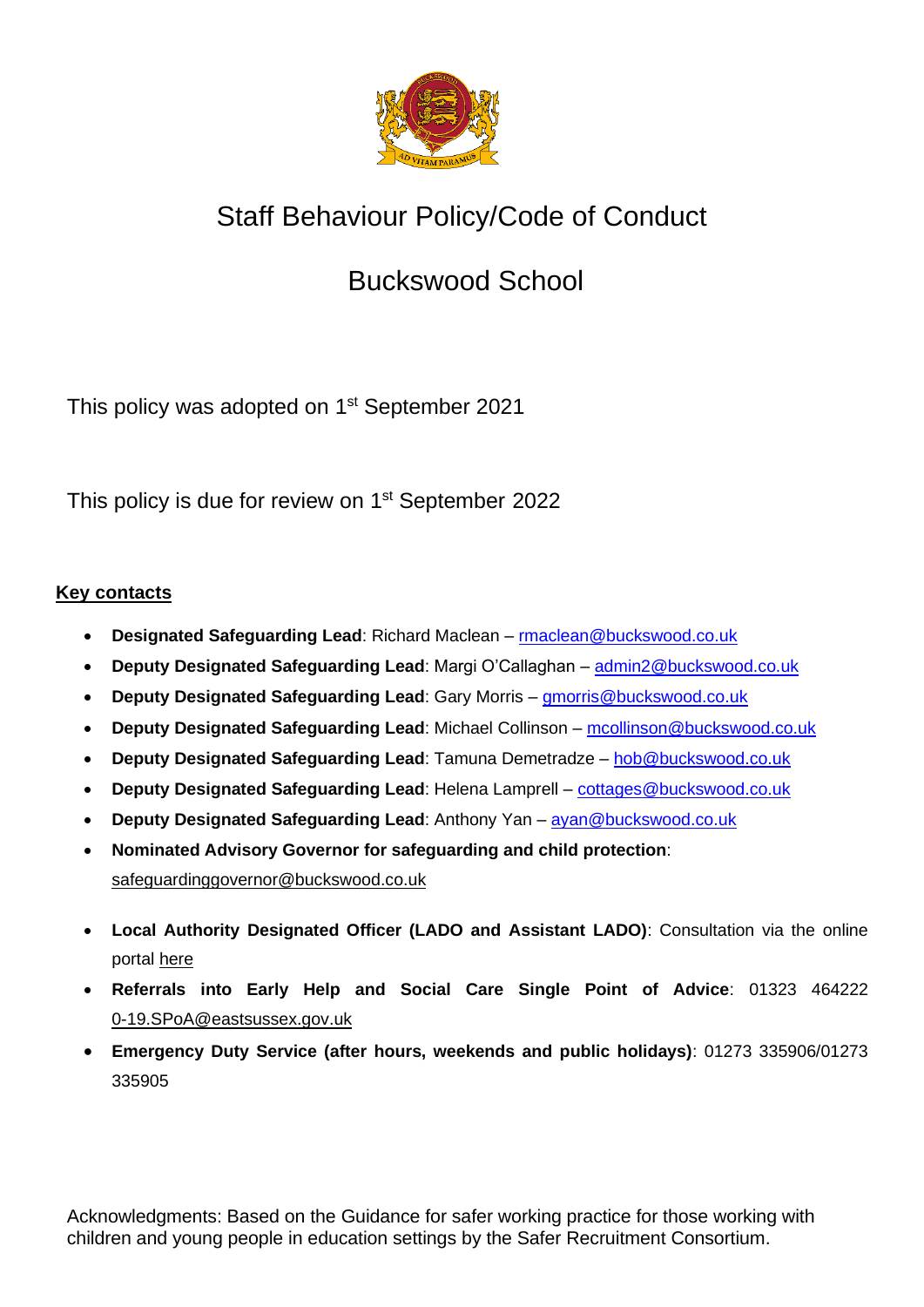## **Contents**

| <b>Introduction</b>                                                   | 5              |
|-----------------------------------------------------------------------|----------------|
| <b>Definitions</b>                                                    | 5              |
| Overview and purpose of this policy                                   | 5              |
| <b>Underpinning principles</b>                                        | 6              |
| How to use the document                                               | $\overline{7}$ |
| 1. Introduction                                                       | 8              |
| 2. Status of document                                                 | 8              |
| 3. Responsibilities                                                   | 8              |
| 4. Making professional judgements                                     | 9              |
| 5. Power and positions of trust and authority                         | 9              |
| 6. Confidentiality                                                    | 10             |
| 7. Standards of behaviour                                             | 11             |
| 8. Dress and appearance                                               | 11             |
| 9. Gifts, rewards, favouritism and exclusion                          | 12             |
| 10. Infatuations and 'crushes'                                        | 12             |
| 11. Social contact outside of the workplace                           | 13             |
| 12. Communication with parents and children using technology          | 14             |
| 13. Physical contact                                                  | 17             |
| 14. Other activities that require physical contact                    | 18             |
| 15. Intimate / personal care                                          | 19             |
| 16. Home visits                                                       | 20             |
| 17. Behaviour management                                              | 21             |
| 18. The use of restrictive physical intervention and reasonable force | 22             |
| 19. Sexual conduct                                                    | 23             |
| 20. One-to-one situations                                             | 24             |
| 21. Transporting children                                             | 24             |
| 22. Educational visits                                                | 26             |
| 23. First Aid                                                         | 26             |
| 24. Medical Conditions and medication                                 | 27             |
| 25. Photography, video and other images                               | 28             |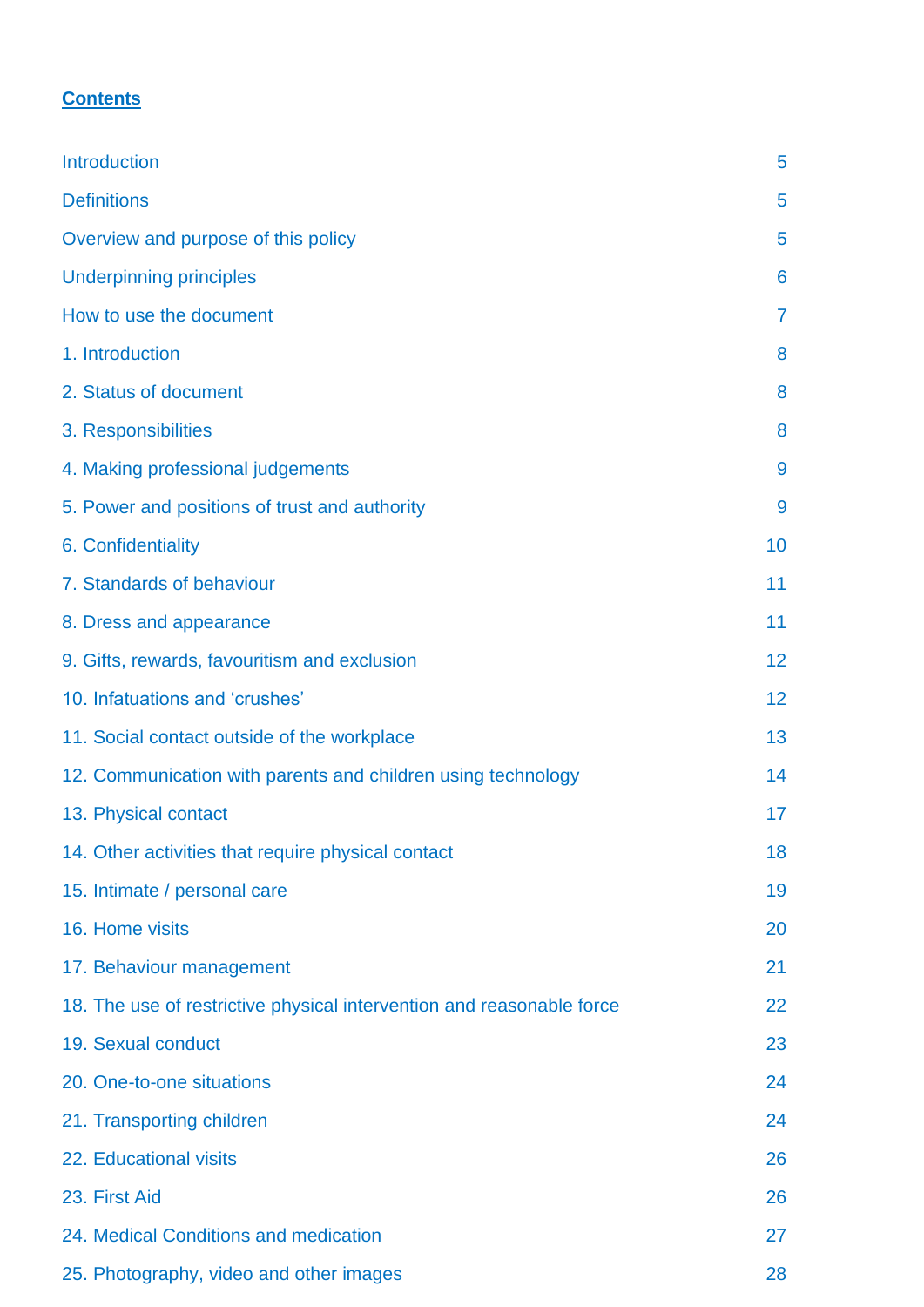| 26. Exposure to inappropriate images                                          | 29 |
|-------------------------------------------------------------------------------|----|
| 27. Personal living accommodation including on site provision                 | 30 |
| 28. Overnight Care Provided by early years providers and child minders        | 31 |
| 29. Overnight supervision and examinations                                    | 31 |
| 30. Curriculum                                                                | 31 |
| 31. Whistleblowing                                                            | 32 |
| 32. Sharing concerns (including 'low-level' concerns) and recording incidents | 32 |
|                                                                               |    |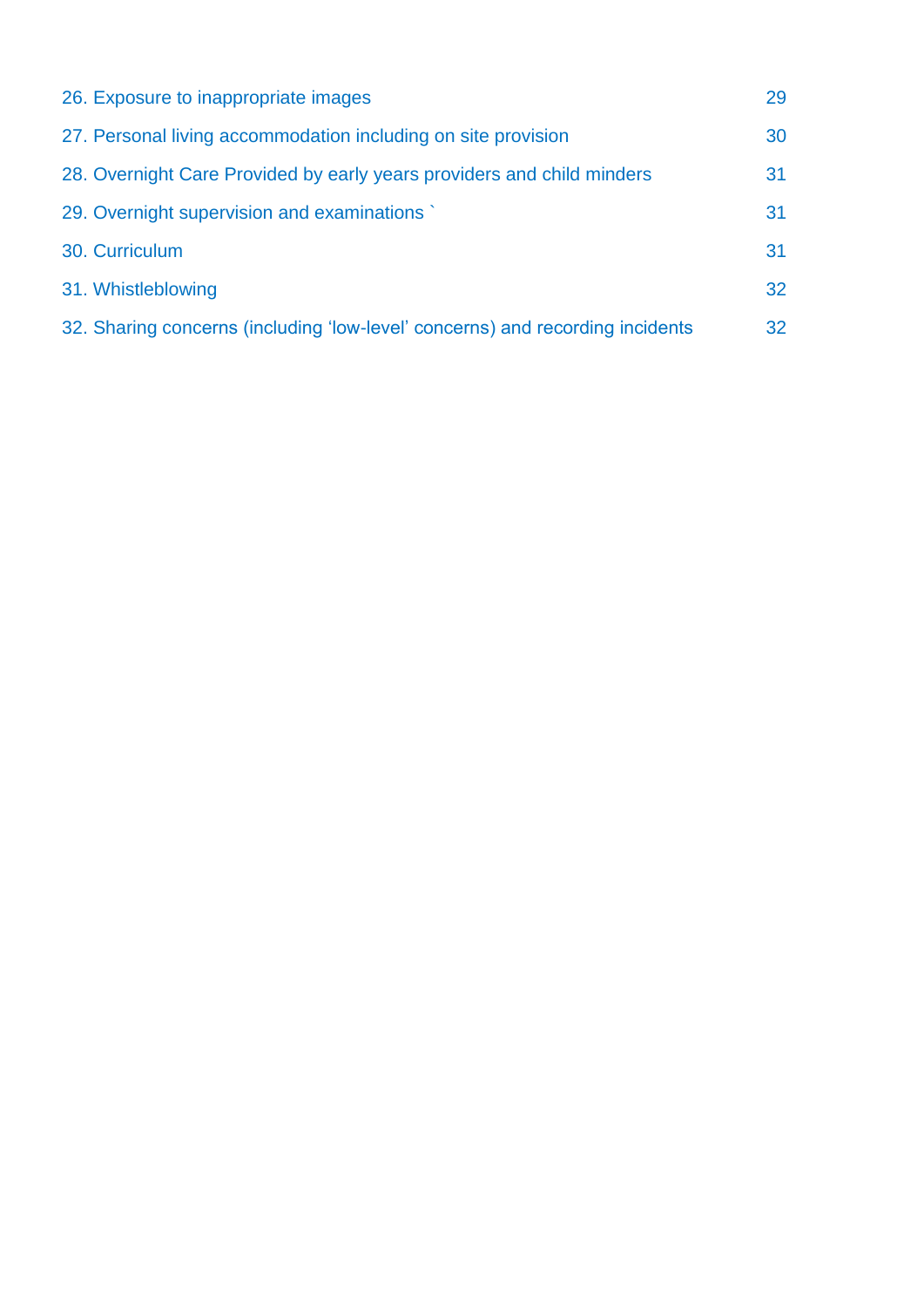## **Introduction**

The Proprietor is required to set out a Staff Behaviour Policy/Code of Conduct for all school employees. Employees should read this alongside the DfE's *Keeping Children Safe in Education 2021-Statutory guidance for schools and colleges.*

In addition to this policy, all staff employed under Teachers' Terms and Conditions of Employment have a statutory obligation to adhere to the 'Teachers' Standards 2012' and in relation to this policy, Part 2 of the Teachers' Standards - Personal and Professional Conduct.

Employees should be aware that a failure to comply with the following Staff Behaviour Policy/Code of Conduct could result in disciplinary action including dismissal.

## **1. Definitions**

For ease of reading, references will be made to 'school'. This term encompasses all types of educational establishments including academies, independent and free schools, further education institutions, sixth form colleges and early year's settings.

References made to 'child' and 'children' refer to children and young people under the age of 18 years. However, the principles of the document apply to professional behaviours towards all children including those over the age of 18 years. 'Child' should therefore be read to mean **any child** at the school.

References to adults and staff should be broadly read as any adult working within the school, whether directly employed, providing a contracted service, a one-off service such as a supply teacher, or a volunteer. It is good practice to share this document with the volunteers in the school.

The term 'allegation' means where it is alleged that a person who works with children has:

- behaved in a way that has harmed a child, or may have harmed a child;
- possibly committed a criminal offence against or related to a child;
- behaved towards a child or children in a way that indicates they may pose a risk of harm to children; or,
- behaved or may have behaved in a way that indicates they may not be suitable to work with children.

References are made in this document to legislation and statutory guidance which differ dependent on the school and alter over time. However, the behavioural principles contained within the document remain consistent, hence, wherever possible, such references have been removed in order that the document does not appear to quickly become out of date or to apply only to certain staff or schools.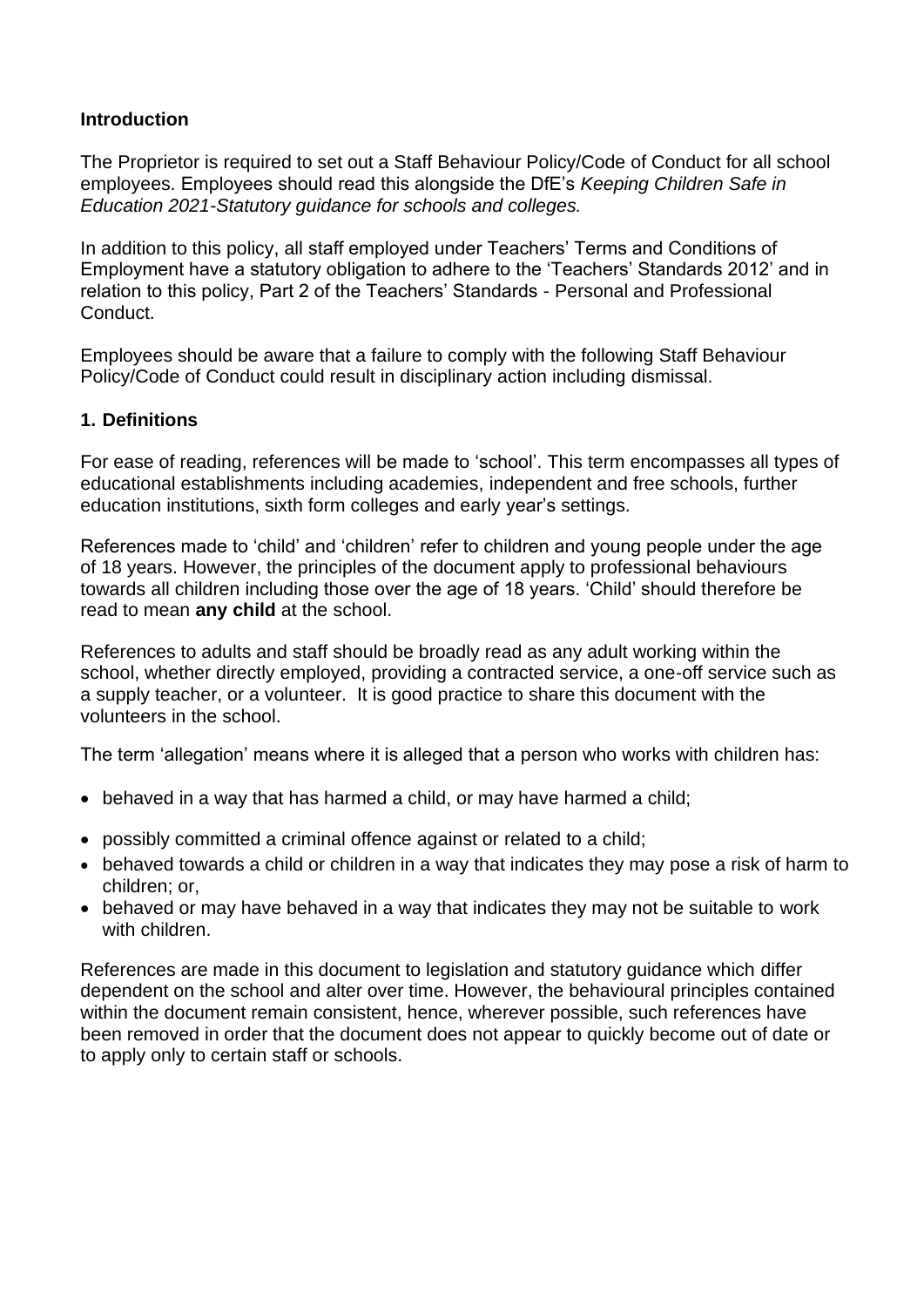## **2. Overview and purpose of this policy**

The document seeks to ensure that the responsibilities of school leaders towards children and staff are discharged by raising awareness of illegal, unsafe, unprofessional and unwise behaviour. It should assist staff to monitor their own standards and practice and reduce the risk of allegations being made against them. It is also recognised that not all people who work with children work as paid or contracted employees. The principles and guidance outlined in this document still apply and should be followed by any person whose work brings them into contact with children.

The policy will also support employers in giving a clear message that unacceptable behaviour will not be tolerated and that, where appropriate, legal or disciplinary action is likely to follow. The Principal of Buckswood School may refer to this document in any disciplinary proceedings.

Whilst every attempt has been made to cover a wide range of situations, it is recognised that no policy can cover all eventualities. There may be times when professional judgements are made in situations not covered by this document, or which directly contravene the guidance given by the employer. It is expected that in these circumstances staff will always advise their senior colleagues of the justification for any such action already taken or proposed.

All staff have a responsibility to be aware of systems within their school which support safeguarding and these should be explained to them as part of staff induction and in regular staff training sessions. This includes the school's safeguarding and child protection policy and this policy.

It is recognised that most adults who work with children act professionally and aim to provide a safe and supportive environment which secures the well-being and very best outcomes for children in their care. Achieving these aims is not always straightforward, as much relies on child and staff interactions where tensions and misunderstandings can occur. This policy aims to reduce the risk of these.

It must be recognised that some allegations will be genuine as there are people who seek out, create or exploit opportunities to harm children. However, allegations may also be false or misplaced and may arise from differing perceptions of the same event. When they occur, they are inevitably distressing and difficult for all concerned. It is therefore essential that all possible steps are taken to safeguard children and ensure that the adults working with them do so safely.

## **3. Underpinning principles**

- The welfare of the child is paramount
- Staff should understand their responsibilities to safeguard and promote the welfare of children
- Staff are responsible for their own actions and behaviour both within and outside the school and should avoid any conduct which would lead any reasonable person to question their motivation and intentions
- Staff should work, and be seen to work, in an open and transparent way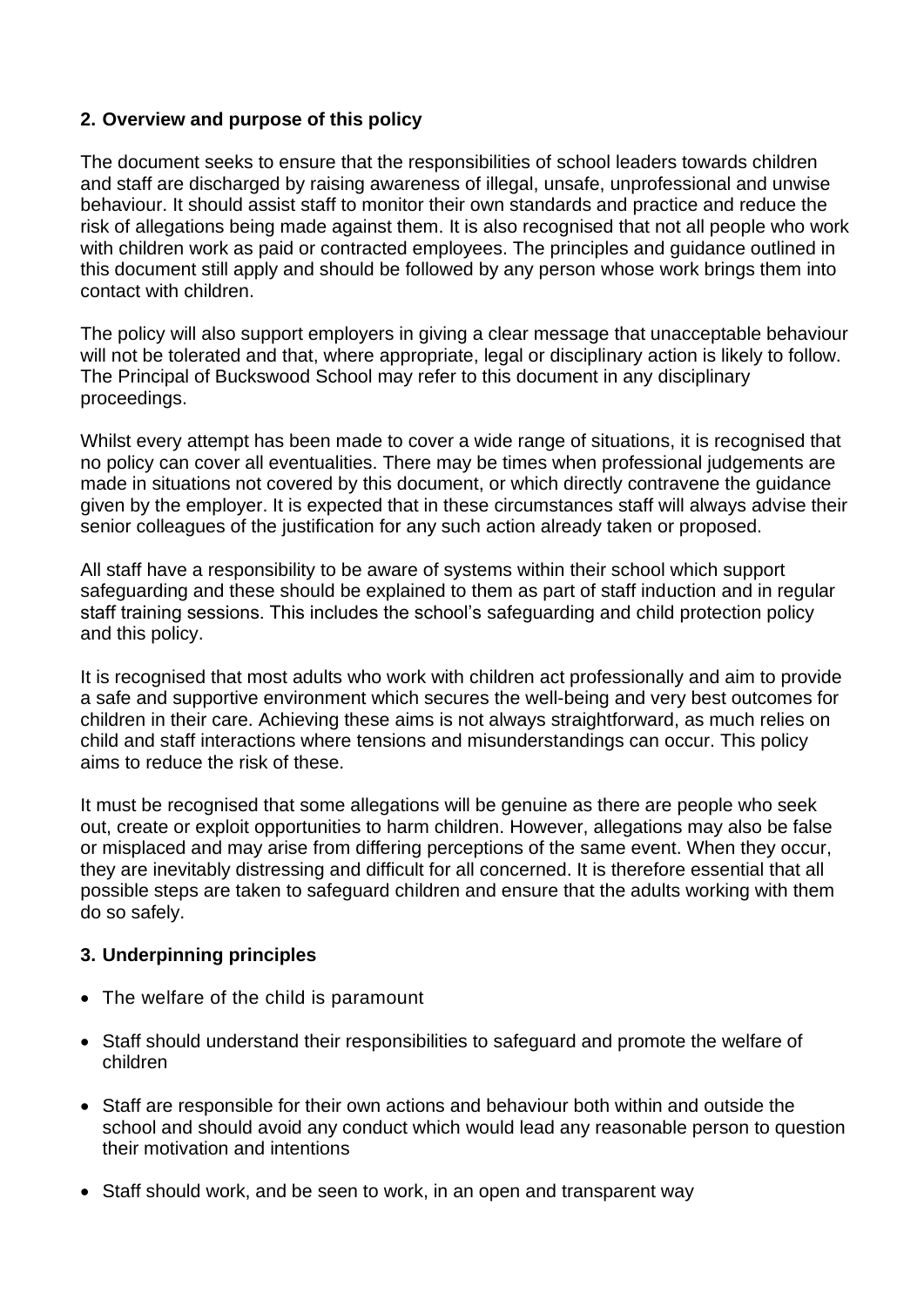- Staff should acknowledge that deliberately invented/malicious allegations are extremely rare and that all concerns should be reported and recorded
- Staff should discuss and/or take advice promptly from their line manager if they have acted in a way which may give rise to concern
- Staff are encouraged to discuss with the DSL situations where their relationships and associations both within and outside the workplace (including online) may have implications for the safeguarding of children in the school
- Staff should adhere to the same professional standards regardless of culture, disability, gender, language, racial origin, religious belief, and sexual orientation
- Whilst on duty, staff should not consume or be under the influence of alcohol or any substance, including prescribed medication, which may affect their ability to care for children
- Staff should be aware that breaches of the law and other professional guidelines could result in disciplinary action being taken against them; criminal action and/or other proceedings including barring by the Disclosure & Barring Service (DBS) from working in regulated activity, or for acts of serious misconduct prohibition from teaching by the Teaching Regulation Agency (TRA).
- Staff and managers should continually monitor and review practice to ensure this policy is followed
- Staff should be aware of and understand their school's safeguarding and child protection policy, arrangements for managing allegations against staff, whistle blowing procedure and the East Sussex Safeguarding Children Partnership procedures; this should include any COVID-19 addendums.

## **4. How to use this policy**

Each section provides general guidance about a particular aspect of work and specific guidance about which behaviours should be avoided and which are recommended.

Some schools will have additional responsibilities arising from their regulations (e.g. Early Years Foundation Stage (EYFS) Quality Standards) or their responsibility towards young people over the age of 18. Not all sections of the guidance will, therefore, be relevant to all schools and each school will need to adapt this model policy to suit their establishment.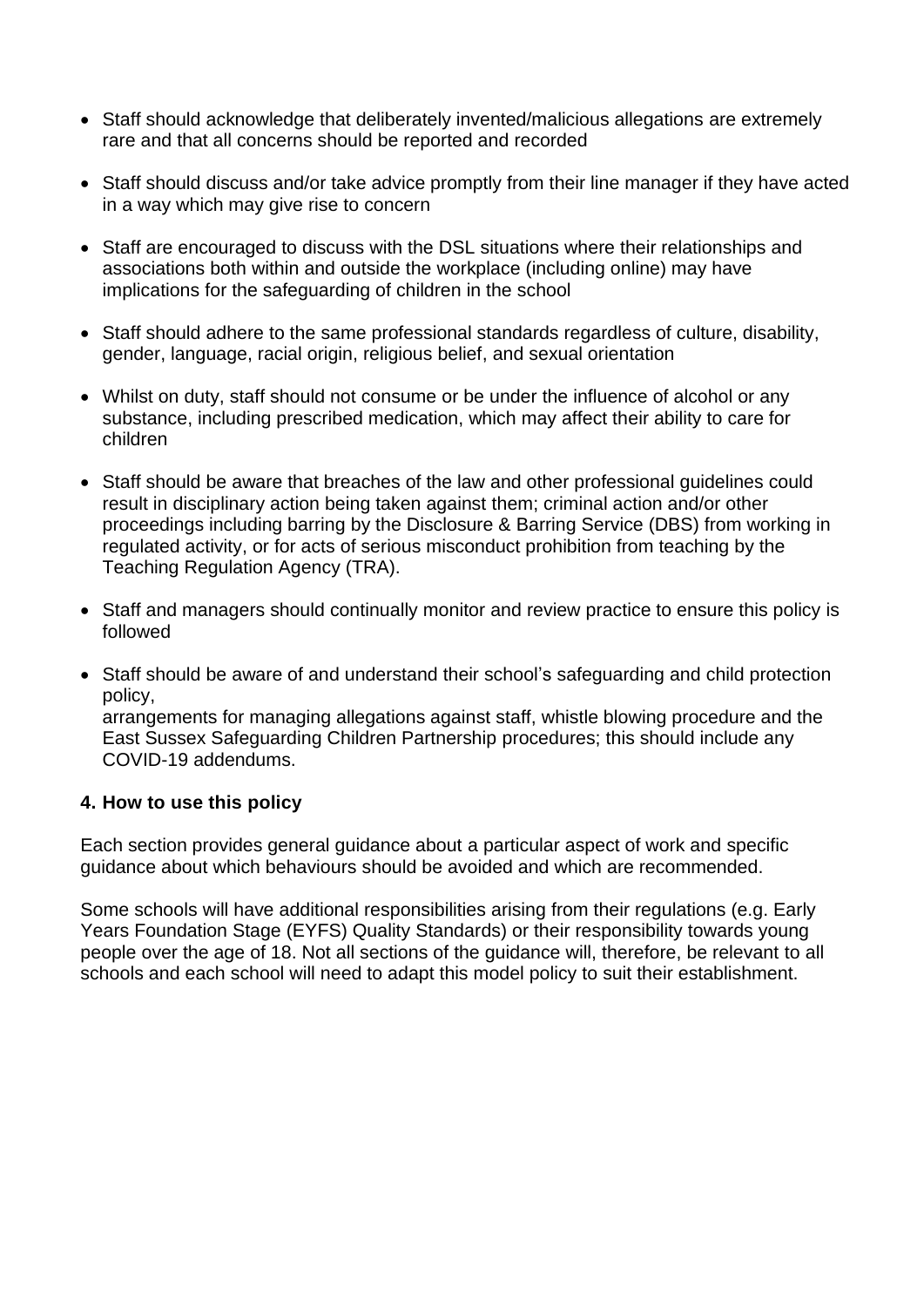## **1. Introduction**

Adults have a crucial role to play in the lives of children. This policy has been produced to help them establish the safest possible learning and working environments which safeguard children and reduce the risk of them being vulnerable to being accused of improper or unprofessional conduct.

*This means that these guidelines:*

• *apply to all adults working in education and early years settings whatever their position, role or responsibilities*

## **2. Status of document**

This document is endorsed and recommended by the Safer Recruitment Consortium and the East Sussex Safeguarding Children Partnership.

## **3. Responsibilities**

Staff are accountable for the way in which they: exercise authority; manage risk; use resources; and safeguard children.

All staff have a responsibility to keep children safe and to protect them from abuse (sexual, physical, and emotional), neglect and safeguarding concerns. Children have a right to be safe and to be treated with respect and dignity. It follows that trusted adults are expected to take reasonable steps to ensure their safety and well-being. Failure to do so may be regarded as professional misconduct.

#### *This means that staff should:*

- *understand the responsibilities which are part of their employment or role, and be aware that sanctions will be applied if these provisions are breached*
- *always act, and be seen to act, in the child's best interests*
- *avoid any conduct which would lead any reasonable person to question their motivation and intentions*
- *take responsibility for their own actions and behaviour*

The safeguarding culture of a school is, in part, exercised through the development of respectful, caring, and professional relationships between adults and children and behaviour by the adult that demonstrates integrity, maturity and good judgement. It is essential that **all** staff understand the importance of challenging inappropriate behaviours between peers (whether children or adults) that are abusive in nature; our school has a zero-tolerance approach to abuse.

#### *This means that employers should:*

- *promote a culture of openness and support*
- *ensure that systems are in place for concerns to be raised*
- *ensure that adults are not placed in situations which render them particularly vulnerable*
- *ensure that all adults are aware of expectations, policies and procedures*

The public, the local authority, employers and parents/carers will have expectations about the nature of professional involvement in the lives of children. When individuals accept a role working in a school they should understand and acknowledge the responsibilities and trust involved in that role.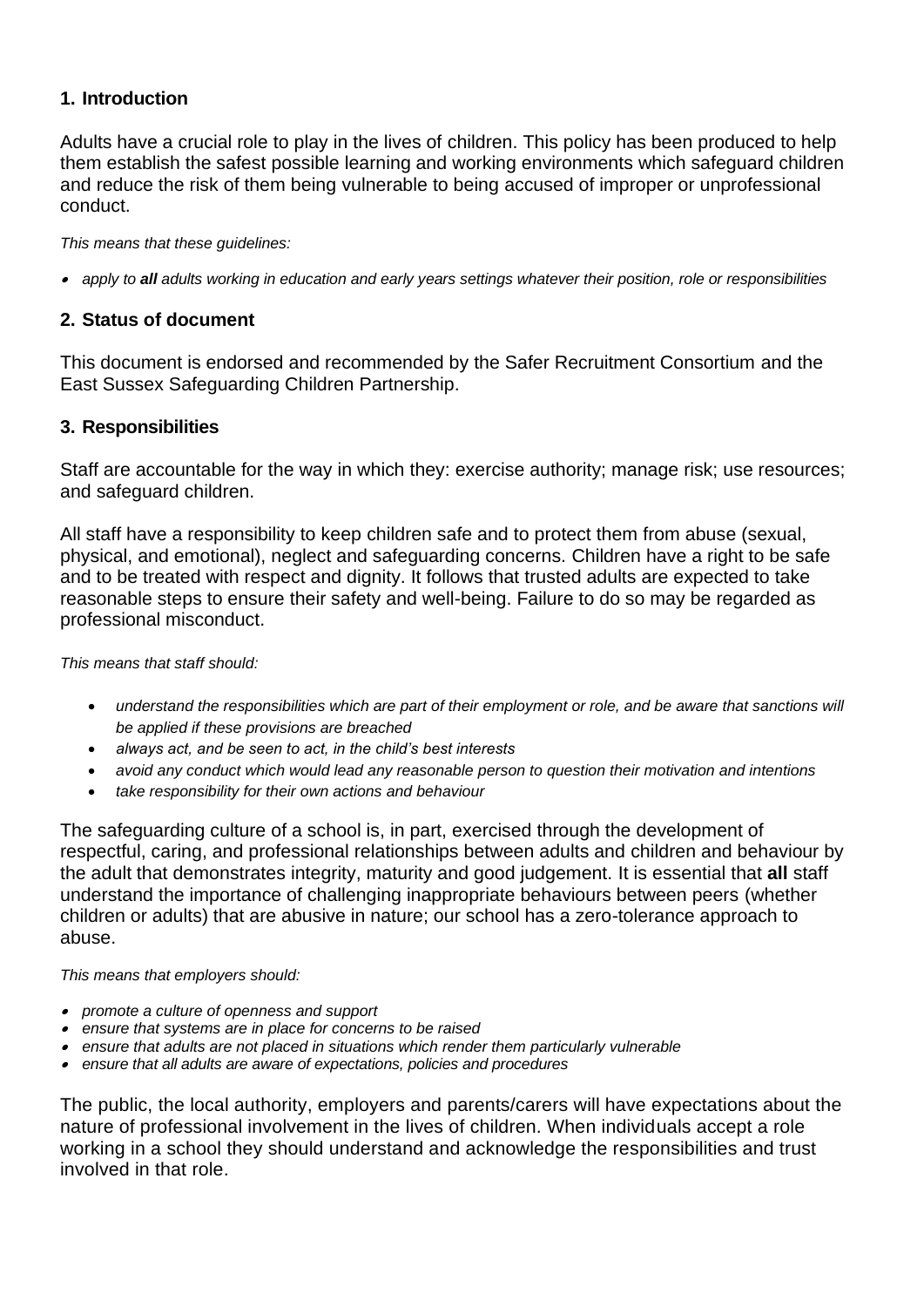Employers have duties towards their employees and others under Health and Safety legislation which requires them to take steps to provide a safe working environment for staff.

Legislation also imposes a duty on employees to take care of themselves and anyone else who may be affected by their actions or failings. An employer's Health and Safety duties and the adults' responsibilities towards children should not conflict. Safe practice can be demonstrated through the use and implementation of this policy.

*This means that managers/proprietors should:*

• *ensure that appropriate safeguarding and child protection policies and procedures are distributed, adopted, implemented and monitored*

## **4. Making professional judgements**

This policy cannot provide a complete checklist of what is, or is not, appropriate behaviour for staff. It does highlight however, behaviour which is illegal, inappropriate or inadvisable. There will be rare occasions and circumstances in which staff have to make decisions or take action in the best interest of a child which could contravene this policy or where no guidance exists. Individuals are expected to make judgements about their behaviour in order to secure the best interests and welfare of the children in their charge and, in so doing, will be seen to be acting reasonably. These judgements should always be recorded and shared with a manager.

*This means that where no specific guidance exists staff should:*

- *discuss the circumstances that informed their action, or their proposed action, with their line manager or, where appropriate, the school's designated safeguarding lead. This will help to ensure that the safest practices are employed and reduce the risk of actions being misinterpreted*
- *always consider whether their actions are warranted, proportionate, safe, and applied equitably*
- *always discuss any misunderstanding, accidents or threats with the Principals or designated safeguarding lead*
- *always record discussions and actions taken with their justifications*
- *record any areas of disagreement and, if necessary, refer to another agency/the LA/Ofsted/TRA/other regulatory body*

## **5. Power and positions of trust and authority**

As a result of their knowledge, position and/or the authority invested in their role, all those working with children in a school are in a position of trust in relation to all children on the roll.

The relationship between a person working with a child/ren is one in which the adult has a position of power or influence. It is vital for adults to understand this power; that the relationship, therefore, cannot be one between equals, and the responsibility they must, consequentially, exercise.

The potential for exploitation and harm of vulnerable children means that adults have a responsibility to ensure that an unequal balance of power is not used for personal advantage or gratification.

Staff should always maintain appropriate professional boundaries, avoid behaviour which could be misinterpreted by others, and report and record any such incident. This applies equally to the online/virtual world as it does in the classroom; staff engaging with pupils and/or parents online have a responsibility to model safe practice always.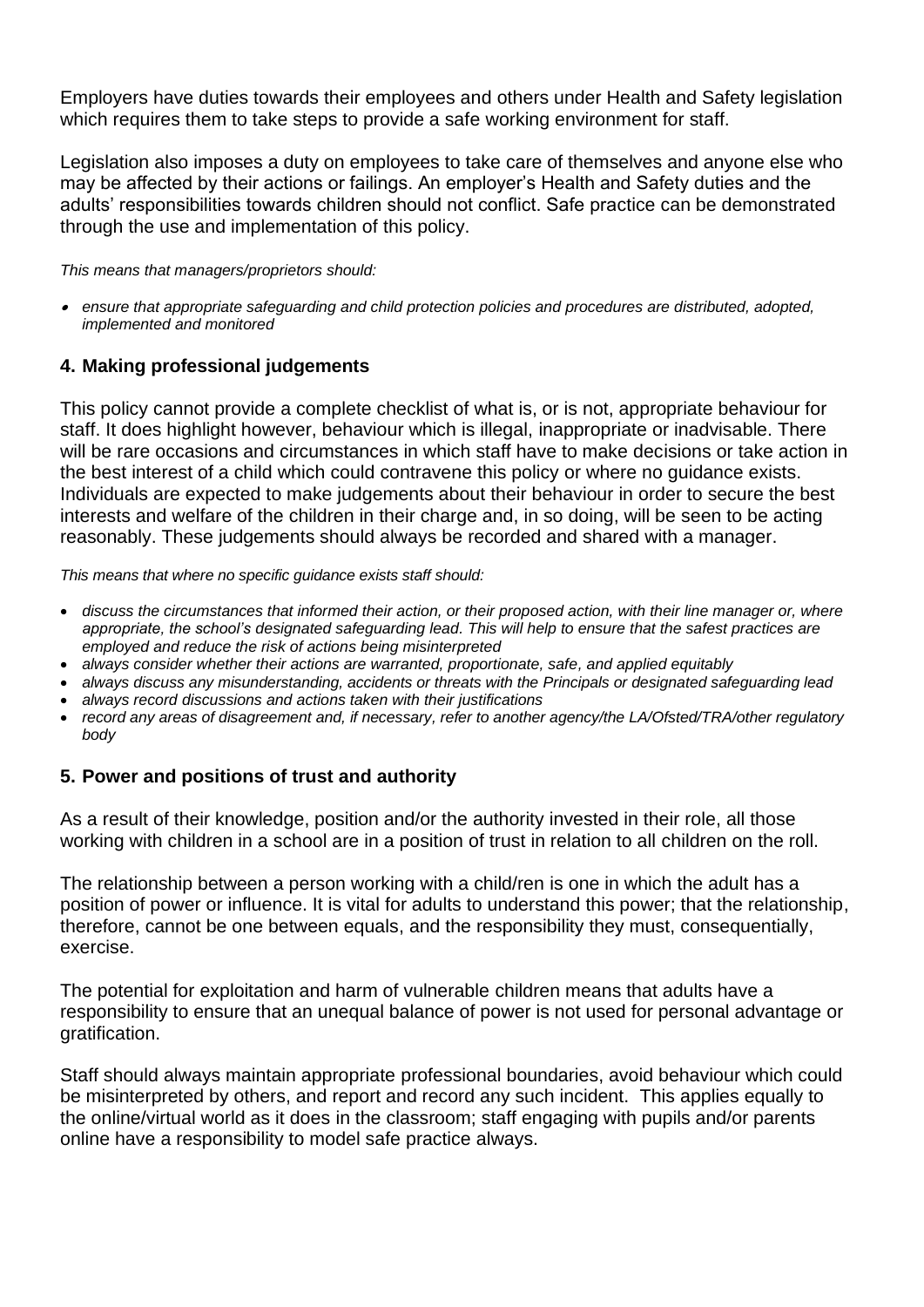Where a person aged 18 or over is in a position of trust with a child under 18, it is an offence<sup>1</sup> for that person to engage in sexual activity with or in the presence of that child, or to cause or incite that child to engage in or watch sexual activity.

Staff should also be aware that it is a criminal offence for anyone aged 18 or over to intentionally communicate with a child under 16, where the person acts for a sexual purpose and the communication is sexual or intended to elicit a sexual response. The offence applies to online and offline communication, including social media, emails, texts, letters, etc. 2 It is therefore important staff consider how communications and behaviours which may not meet the criteria of a criminal offence, may raise concerns to a level where there is a consideration of position of trust and boundaries being breached which lead to internal investigation, disciplinary or dismissal processes.

*This means that staff should not:*

- *use their position to gain access to information for their own advantage and/or a child's or family's detriment*
- •*use their power to intimidate, threaten, coerce or undermine children*
- • *use their status and standing to form or promote relationships with children which are of a sexual nature, or which may become so*

## **6. Confidentiality**

The storing and processing of personal information is governed by the General Data Protection Regulations (GDPR). Employers should provide clear advice to staff about their responsibilities under this legislation so that, when considering sharing confidential information, those principles should apply.

Staff may have access to confidential information about children and their families which must be kept confidential at all times and only shared when legally permissible to do so and in the interest of the child. Records should only be shared with those who have a legitimate professional need to see them.

Staff should never use confidential or personal information about a child or her/his family for their own, or others advantage (including that of partners, friends, relatives or other organisations). Information must never be used to intimidate, humiliate, or embarrass the child. Confidential information should never be used casually in conversation or shared with any person other than on a need-to-know basis. In circumstances where the child's identity does not need to be disclosed, the information should be used anonymously.

There are some circumstances in which a member of staff may be expected to share information about a child, for example when abuse is alleged or suspected. In such cases, individuals have a responsibility to pass information on without delay, but only to the designated safeguarding lead.

If a child – or their parent/carer – makes a disclosure regarding abuse or neglect, the member of staff should follow the school's procedures. The adult should not promise confidentiality to a child or parent but should give reassurance that the information will be treated sensitively.

If a member of staff is in any doubt about whether to share information or keep it confidential, he or she should seek guidance from the designated safeguarding lead. Any media or legal enquiries should be passed to senior management.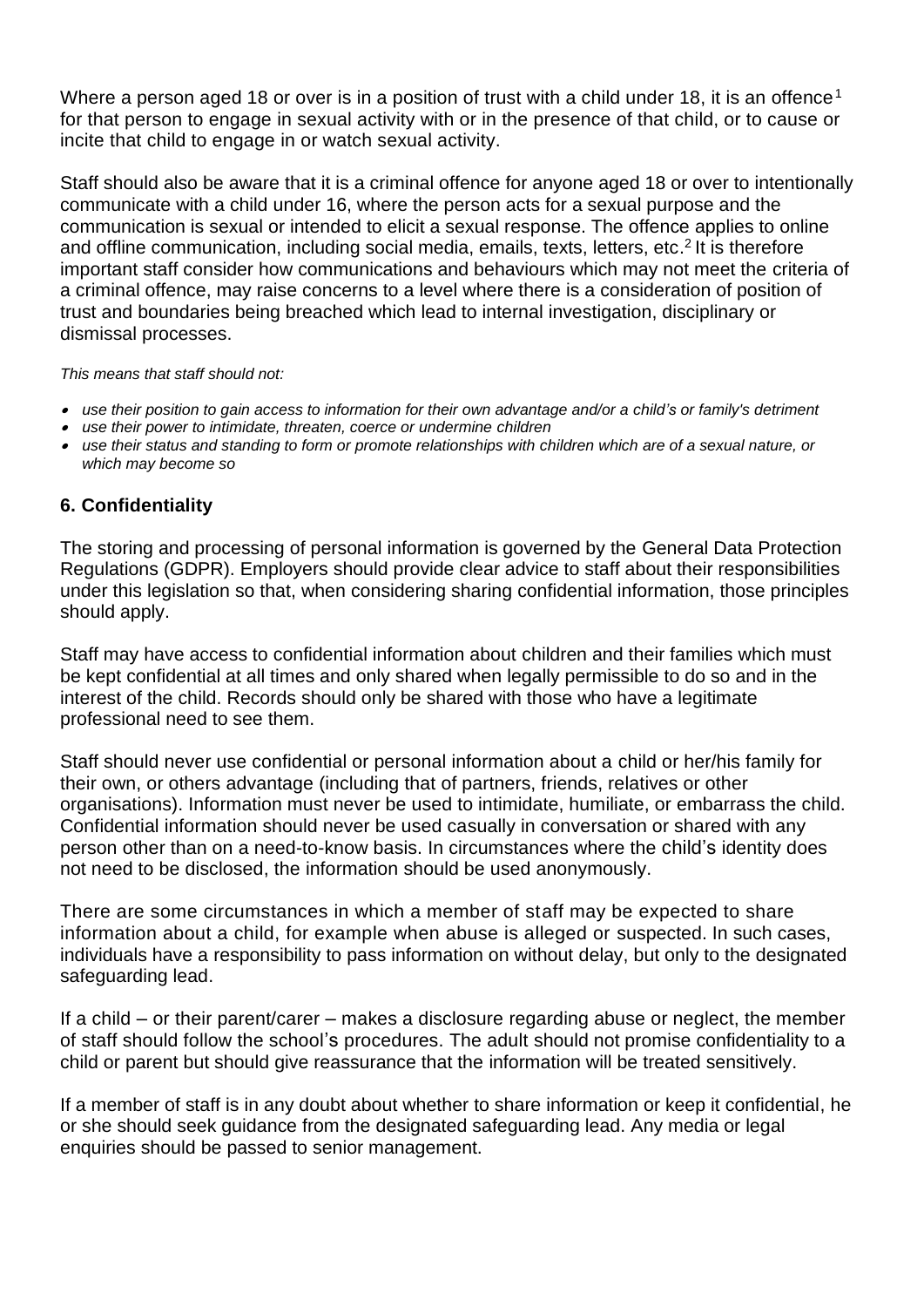*This means that staff:*

- *need to know the name of their designated safeguarding lead and be familiar with the Pan-Sussex Child Protection and Safeguarding Procedures - <https://sussexchildprotection.procedures.org.uk/>*
- *are expected to treat information they receive about children and families in a discreet and confidential manner*
- *should seek advice from a senior member of staff (designated safeguarding lead) if they are in any doubt about sharing information they hold, or which has been requested of them*
- *need to be clear about when information can/must be shared and in what circumstances*
- *need to know the procedures for responding to allegations against staff and to whom any concerns or allegations should be reported*
- *need to ensure that where personal information is recorded using modern technologies that systems and devices are kept secure*

## **7. Standards of behaviour**

All staff have a responsibility to maintain public confidence in their ability to safeguard the welfare and best interests of children. They should adopt high standards of personal conduct in order to maintain confidence and respect of the general public and those with whom they work, which includes how they conduct themselves with other staff.

There may be times where an individual's actions in their personal life come under scrutiny from the community, the media or public authorities, including with regard to their own children, or children or adults in the community. Staff should be aware that their behaviour, either in or out of the workplace, could compromise their professional position within the school in relation to the protection of children, loss of trust and confidence, or bringing the employer into disrepute. Such behaviour may also result in prohibition from teaching by the TRA, a bar from engaging in regulated activity, or action by another relevant regulatory body.

*This means that staff should not:*

- *behave in a manner which would lead any reasonable person to question their suitability to work with children or to act as an appropriate role model*
- *make, or encourage others to make sexual remarks to, or about, a child*
- *use inappropriate language to or in the presence of children*
- *discuss their personal or sexual relationships with or in the presence of children*
- *make (or encourage others to make) unprofessional personal comments which scapegoat, demean or humiliate, or might be interpreted as such*

*This means that staff should:*

- *be aware that behaviour by themselves, those with whom they share a household, or others in their personal lives, may impact on their work with children*
- *inform the Head/Principal or specified person of any cautions, convictions, or relevant orders accrued during their employment, and/or if they are charged with a criminal offence*

## **8. Dress and appearance**

A person's dress and appearance are matters of personal choice and self-expression and some individuals will wish to exercise their own cultural customs. However, staff should select a manner of dress and appearance appropriate to their professional role and which may be necessarily different to that adopted in their personal life. Staff should ensure they are dressed decently, safely and appropriately for the tasks they undertake. Those who dress or appear in a manner which could be viewed as offensive or inappropriate could render themselves vulnerable to criticism or allegation.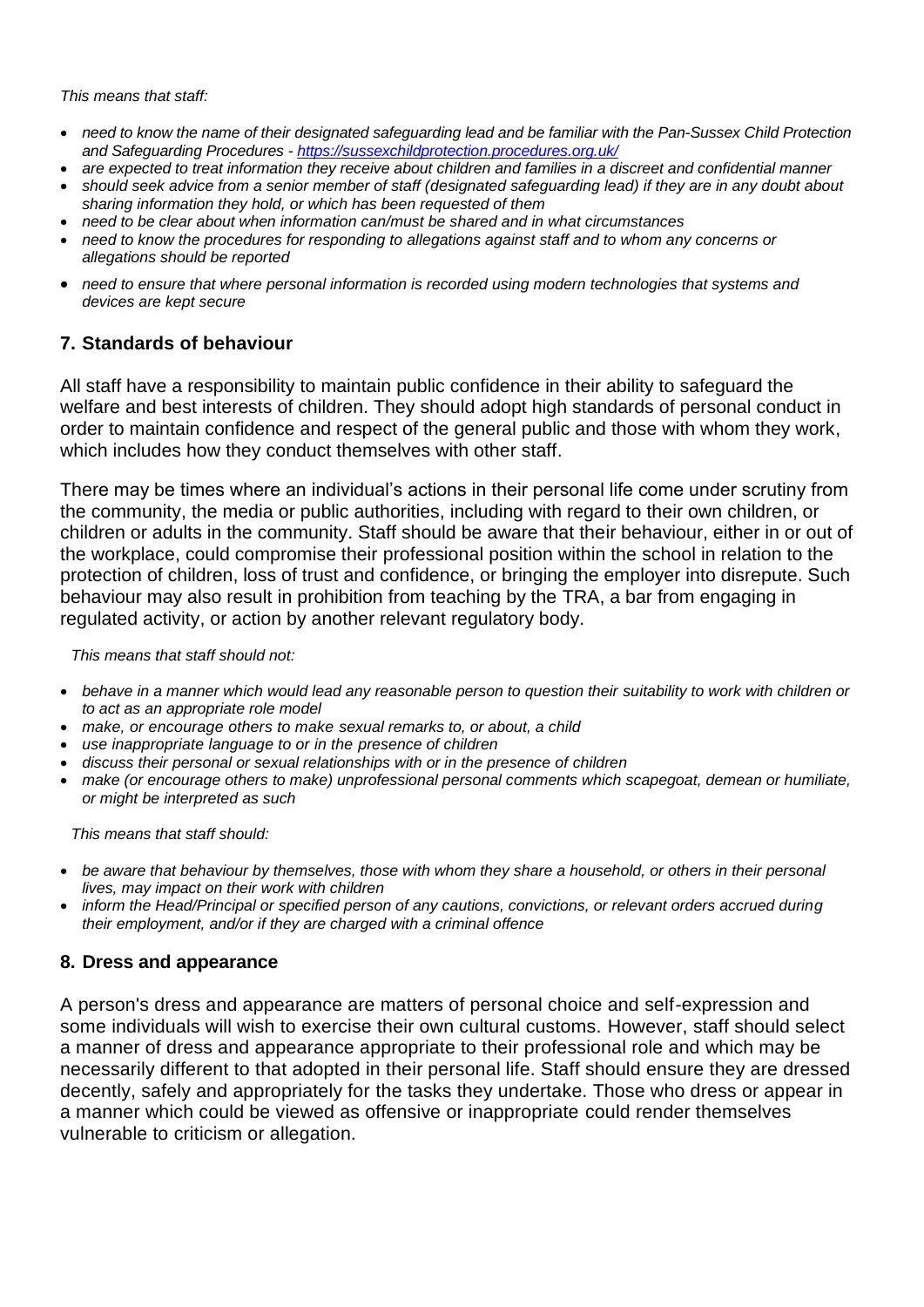This applies equally to online or virtual teaching or when working with small groups on site. Staff and other adults in our school are expected to wear the same standard of clothing and accessories when in an online engagement as they would wear on a normal school day.

*This means that staff should wear clothing which:*

- *promotes a positive and professional image*
- *is appropriate to their role*
- *is not likely to be viewed as offensive, revealing, or sexually provocative*
- *does not distract, cause embarrassment or give rise to misunderstanding*
- *is absent of any political or otherwise contentious slogans*
- *is compliant with professional standards*
- *is not considered to be discriminatory*

## **9. Gifts, rewards, favouritism and exclusion**

The school has policies in place regarding the giving of gifts or rewards to children and the receiving of gifts from them or their parents/carers and staff should be made aware of and understand what is expected of them.

Staff need to take care that they do not accept any gift that might be construed as a bribe by others, or lead the giver to expect preferential treatment.

There are occasions when children or parents wish to pass small tokens of appreciation to staff e.g. at Christmas or as a thank-you and this is usually acceptable. However, it is unacceptable to receive gifts on a regular basis or of any significant value.

Similarly, it is inadvisable to give such personal gifts to children or their families. This could be interpreted as a gesture either to bribe or groom. It might also be perceived that a 'favour' of some kind is expected in return.

Any reward given to a child should be in accordance with agreed practice, consistent with the school's behaviour policy, recorded and not based on favouritism.

Adults should exercise care when selecting children for specific activities, jobs or privileges in order to avoid perceptions of favouritism or injustice. Similar care should be exercised when children are excluded from an activity. Methods of selection and exclusion should always be subject to clear, fair, agreed criteria.

#### *This means that staff should:*

- *be aware of and understand their organisation's relevant policies, e.g. rewarding positive behaviour*
- *ensure that gifts received or given in situations which may be misconstrued are declared and recorded*
- *only give gifts to a child as part of an agreed reward system*
- *where giving gifts other than as above, ensure that these are of insignificant value and given to all children equally*
- *ensure that all selection processes of children are fair and these are undertaken and agreed by more than one member of staff*
- *ensure that they do not behave in a manner which is either favourable or unfavourable to individual children*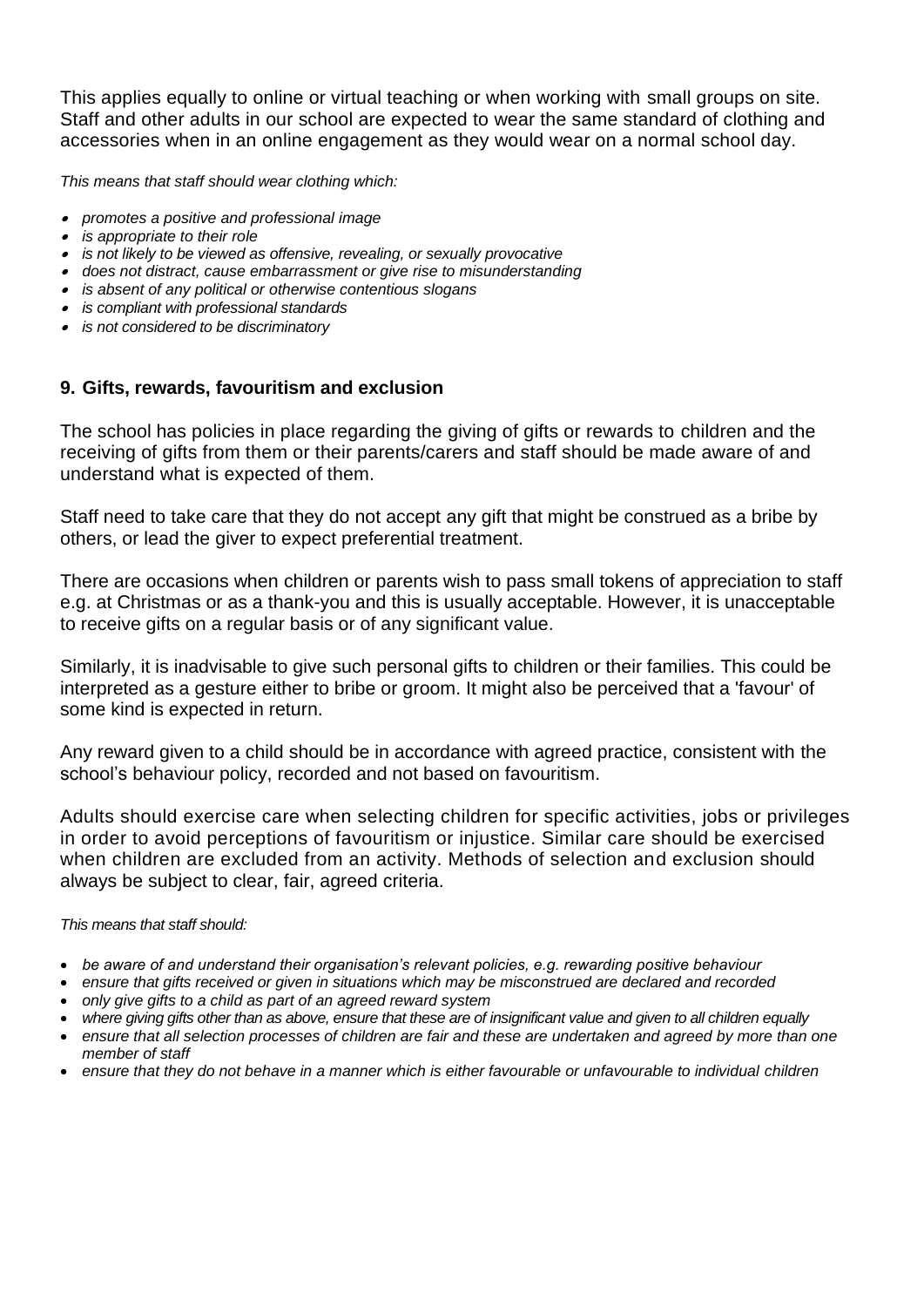## **10. Infatuations and 'crushes'**

All staff need to recognise that it is not uncommon for children to be strongly attracted to a member of staff and/or develop a 'crush' or infatuation. They should make every effort to ensure that their own behaviour cannot be brought into question, does not appear to encourage this and be aware that such infatuations may carry a risk of their words or actions being misinterpreted.

Any member of staff who receives a report, overhears something, or otherwise notices any sign, however small or seemingly insignificant, that a young person has become or may be becoming infatuated with either themselves or a colleague, should immediately report this to the Principals or most senior manager<sup>3</sup>. In this way appropriate early intervention can be taken which can prevent escalation and avoid hurt, embarrassment or distress for those concerned.

The Principals (or senior manager) should give careful thought to those circumstances where the staff member, child and their parents/carers should be spoken to and should ensure a plan to manage the situation is put in place. This plan should respond sensitively to the child and staff member and maintain the dignity of all. This plan should involve all parties, be robust and regularly monitored and reviewed.

*This means that staff should:*

- *report any indications (verbal, written or physical) that suggest a child may be infatuated with a member of staff*
- *always maintain professional boundaries*
- •*This means that senior managers should:*
- *put action plans in place where concerns are brought to their attention*

## **11. Social contact outside of the workplace**

It is acknowledged that staff may have genuine pre-existing friendships and social contact with parents of children, independent of the professional relationship.

Staff should, however, also be aware that professionals who sexually harm children often seek to establish relationships and contact outside of the workplace with both the child and their parents, in order to 'groom' the adult and the child and/or create opportunities for sexual abuse.

It is also important to recognise that social contact may provide opportunities for other types of grooming such as for the purpose of sexual exploitation or radicalisation.

Staff should recognise that some types of social contact with children or their families could be perceived as harmful or exerting inappropriate influence on children, and may bring the school into disrepute (e.g. attending a political protest, circulating propaganda).

If a child or parent seeks to establish social contact, or if this occurs coincidentally, the member of staff should consult with their line manager at the first opportunity. This also applies to social contacts made through outside interests or the staff member's own family.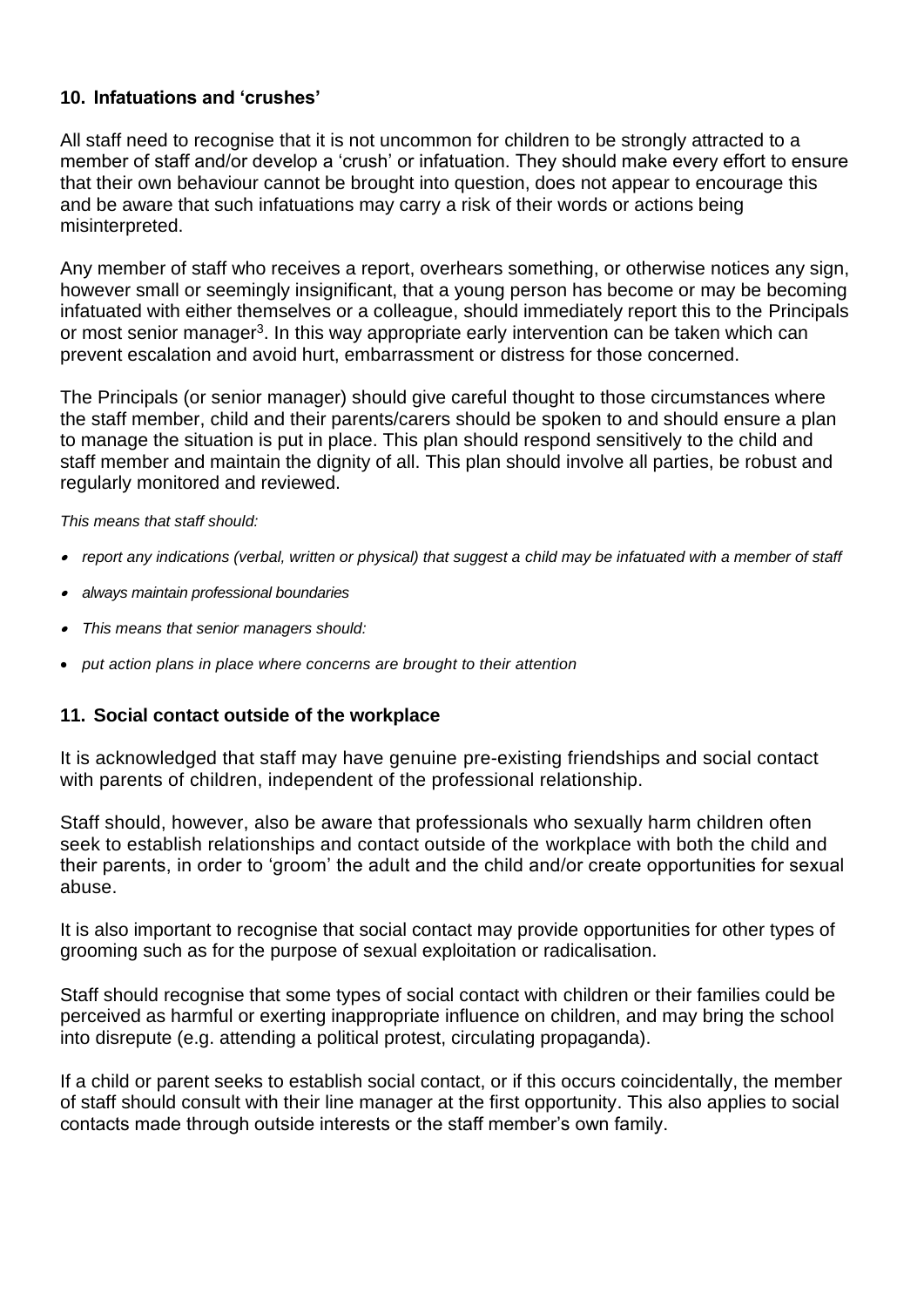Some staff may, as part of their professional role, be required to support a parent/carer. Should the parent/carer seek to extend this support outside of the previously agreed professional role, this should be immediately discussed with senior management and where necessary referrals made to the appropriate support agency. Staff should be working as part of an agreed plan and not in isolation.

*This means that staff should:*

- *always approve any planned social contact with children or parents with senior colleagues, for example when it is part of a reward scheme*
- *advise senior management of any regular social contact they have with a child which could give rise to concern including new social contacts*
- *staff only communicate with children or parents via school-based media*
- *inform senior management of any relationship with a parent where this extends beyond the usual parent/professional relationship*
- *ensure that they have discussed the boundaries of any pre-existing friendships and social contacts with parents with their line manager*
- *inform senior management of any requests or arrangements where parents wish to use their services outside of the workplace e.g. babysitting, tutoring*
- *direct any concerns raised directly to them about another member of staff through the appropriate channels*
- *refrain from sending personal communication to pupils or parents unless agreed with Senior Leaders*

## **12. Communication with parents and children using technology**

Staff should adhere to other school policies, including those regarding communication with parents and carers. These are available on the school's website.

#### Phone Calls Home

Within the normal running of the school there are many reasons why various staff may need to contact home, for reasons such as discussing academic progress, behaviour or medical care.

Contact by phone will only be directed towards the landline for the home or the mobile phone of parents/carers. No contact will be attempted directly to devices which are known to be personal to a child.

Contact will only be made using a school landline or school mobile.

In the event of further lockdowns/partial/full closures of schools and the increased need for staff to be making routine or regular contact with families, notably those of vulnerable children, to discuss welfare, these calls will only be completed under the direction of the DSL or SLT

When planning these calls, the school will identify the members of staff who are best placed to make contact, taking into consideration their skills, experience and relationship with the family/child.

Within this phone contact with parents/carers, children will need to be spoken with.

We recognise that there may be times when children are genuinely unable to or disinclined to come to the phone: if this happens then we will reschedule a call with the parents/carers so that the child/ren can be spoken with. This will be recorded and discussed with the DSL or designated member of SLT.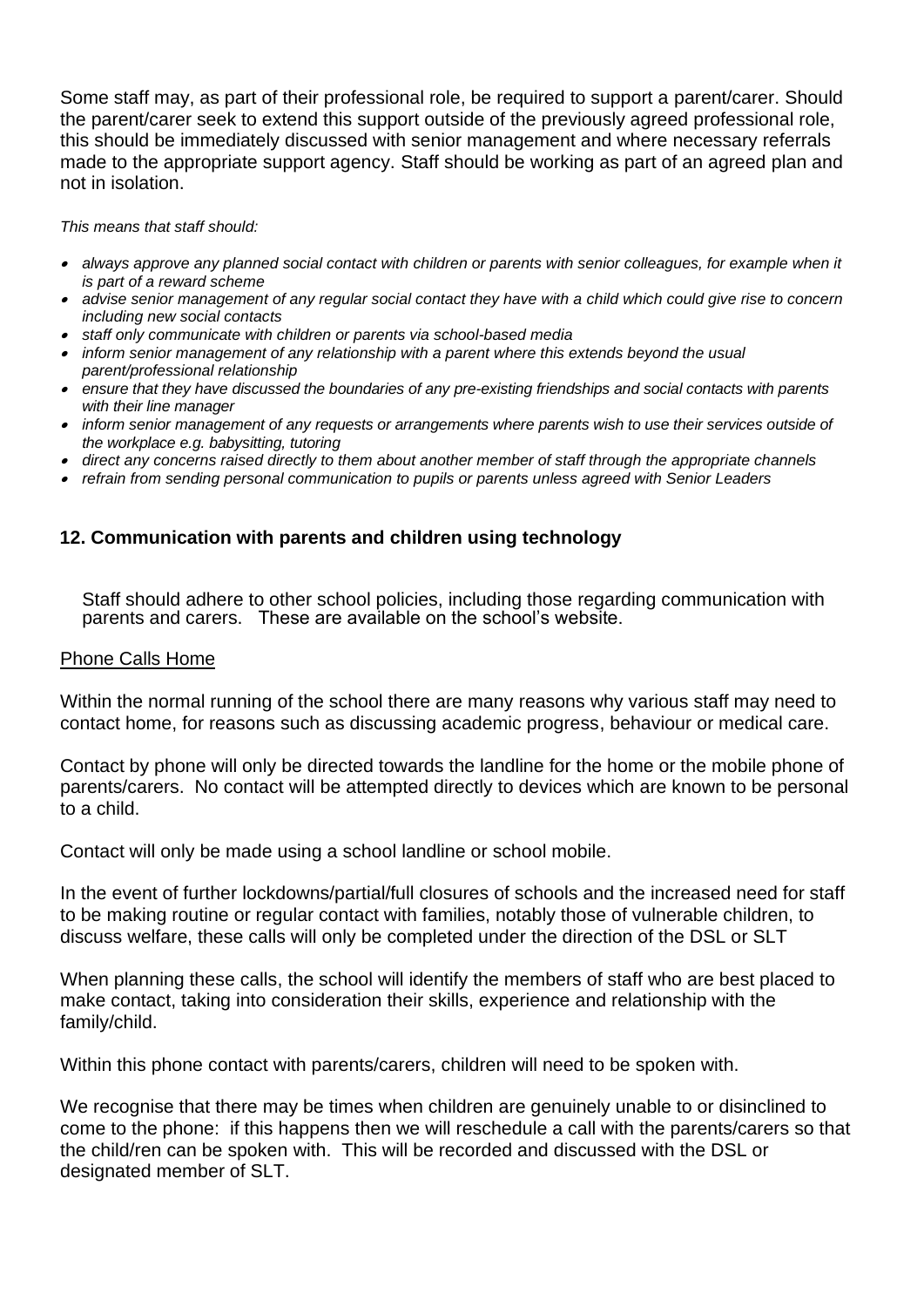The DSL will decide, based upon individual risk factors for specific children, as to whether the conversation with the child will be requested to be on loudspeaker/speakerphone at the family's end of the call. The member of staff making the call will be advised of this as necessary.

The call will be logged by the member of staff (noting the time of day, recipient and outcome).

Where any aspect of contact, or lack of contact, with a family/child causes any concern then this will be raised immediately with the DSL or designated member of SLT.

## Online communication

In order to make best use of the many educational and social benefits of new and emerging technologies, children need opportunities to use and explore the digital world. Online risks are posed more by human behaviours and values than the technology itself.

Staff should ensure that they establish safe and responsible online behaviours, working to local and national guidelines and acceptable use policies which detail how new and emerging technologies may be used.

Communication with children both in the 'real' world and through web based and telecommunication interactions should take place within explicit professional boundaries. This includes the use of computers, tablets, phones, texts, e-mails, instant messages, social media such as Facebook and Twitter, chat rooms, forums, blogs, websites, gaming sites, digital cameras, videos, web cams and other hand-held devices. (Given the ever-changing world of technology it should be noted that this list gives examples only and is not exhaustive.) Staff should not request or respond to any personal information from children other than which may be necessary in their professional role. They should ensure that their communications are open and transparent and avoid any communication which could be interpreted as 'grooming behaviour'

Staff should not give their personal contact details to children-for example, e-mail address, home or mobile telephone numbers, details of web-based identities. If children locate these by any other means and attempt to contact or correspond with the staff member, the adult should not respond and must report the matter to their manager. The child should be firmly and politely informed that this is not acceptable.

Staff should, in any communication with children, also follow the guidance in Section 7 'Standards of Behaviour'.

There has been a sharp increase in the use of technology for remote learning since March 2020. We will ensure that all staff involved in the use of technology to facilitate virtual teaching, such as live stream lessons or recorded content are briefed on best practice.

Staff should seek further guidance on live steam lessons and recorded content within the relevant section of the online safety policy.

When selecting a platform for live steam lessons or recorded content, we will ensure that the 'provider' has an appropriate level of security. Staff will only use school devices and contact children only via their school email address/log-in. This ensures that the school's filtering and monitoring software is enabled.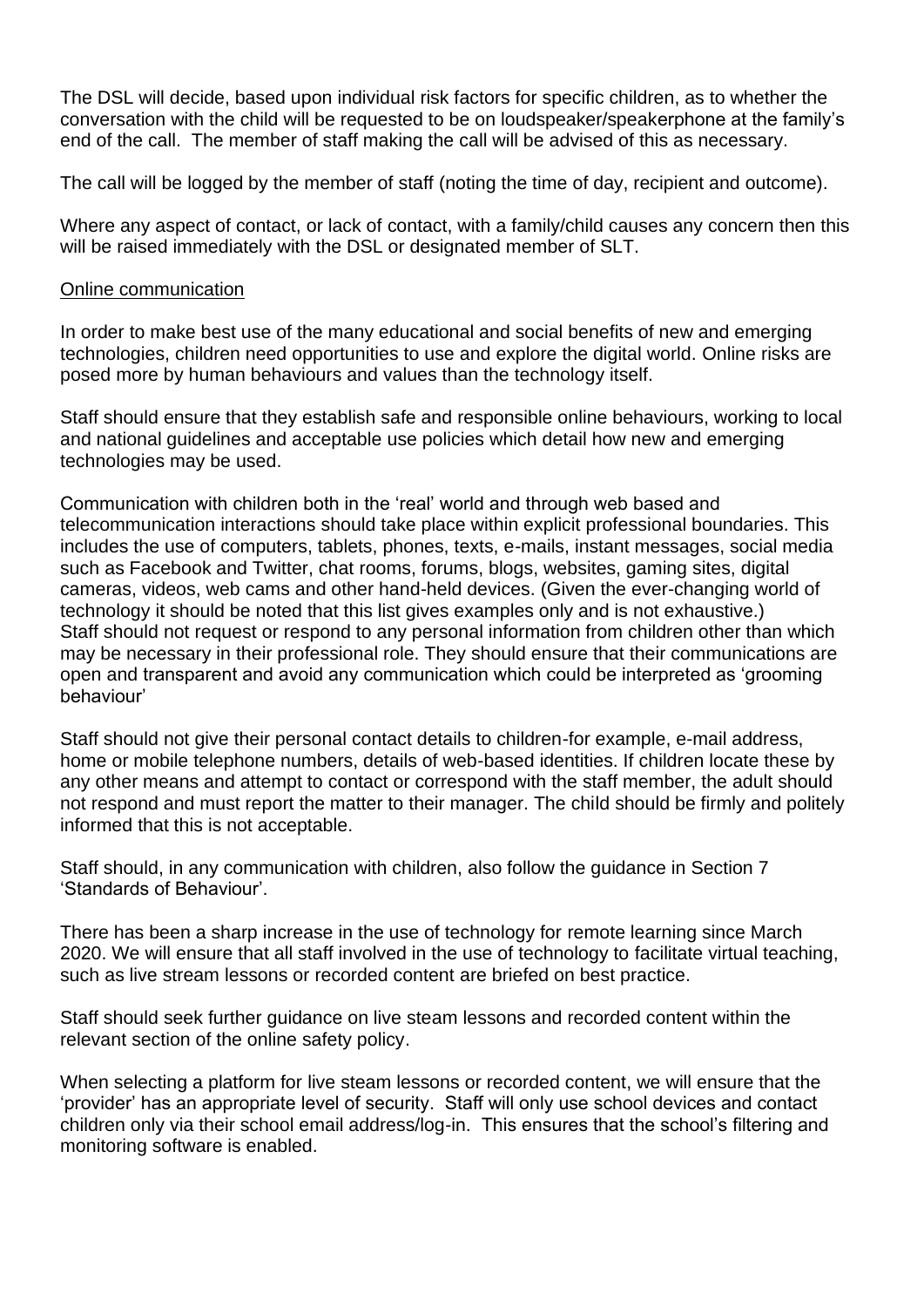Staff engaging in live stream lessons or recorded content must display the same standards of dress and conduct that they would in the real world; they should role model this to pupils and parents.

When engaging in live stream lessons or creating recorded content the following will be adhered to:

- Live stream lessons will not be conducted by staff on their own. There will always be a second member of staff present (either physically in the room with them, or online within the virtual room) before any children are present.
- A location with a neutral background will be used, particularly if the member of staff is working from home (think personal photos, artwork, identifying features, mirrors etc); ideally the background will be blurred using features of the online platform.
- Staff will be dressed professionally.
- Pupils should be dressed appropriately e.g. clothes they might wear for a non-uniform day, not pyjamas.
- Pupils should live stream from a communal/living area within their household, not bedrooms.
- It is the responsibility of the staff member to act as a moderator, raising any issues of suitability (dress, setting, behaviour etc.) with the child and/or parent immediately and ending the online interaction if necessary.
- All other school policies/practices will be followed, notably the safeguarding and child protection policy and online safety policy, so should there be any welfare concerns about the child these will be brought to the attention of the DSL without delay.
- Resources/videos will be age-appropriate; the child may not have support immediately to hand at home if they feel distressed or anxious about content.

Staff and other adults will not:

- Contact pupils outside the operating times defined by the DSL, take or record images of pupils for their own personal use;
- Record virtual lessons or meetings (unless agreed and risk assessed by senior school staff);
- Engage in any 1:1 communication with children via a video call (unless agreed and risk assessed by senior school staff);
- Engage online while children are in a state of undress or semi-undress.

## *This means that adults should:*

- *not seek to communicate/make contact or respond to contact with children outside of the purposes of their work*
- *not give out their personal details*
- *use only equipment and Internet services provided by the school*
- *follow the school's Acceptable Use policy (which provides further detail about the use of mobile devices)*
- *ensure that their use of technologies could not bring their employer into disrepute*
- *ensure their privacy settings on social media are high*
- *refrain from expressing personal opinions about the school where they work and/or events that may have occurred there on social media sites*
- *refrain from posting on social media any form of inappropriate content for example photographs and/or information that could cause offence or bring their profession into disrepute*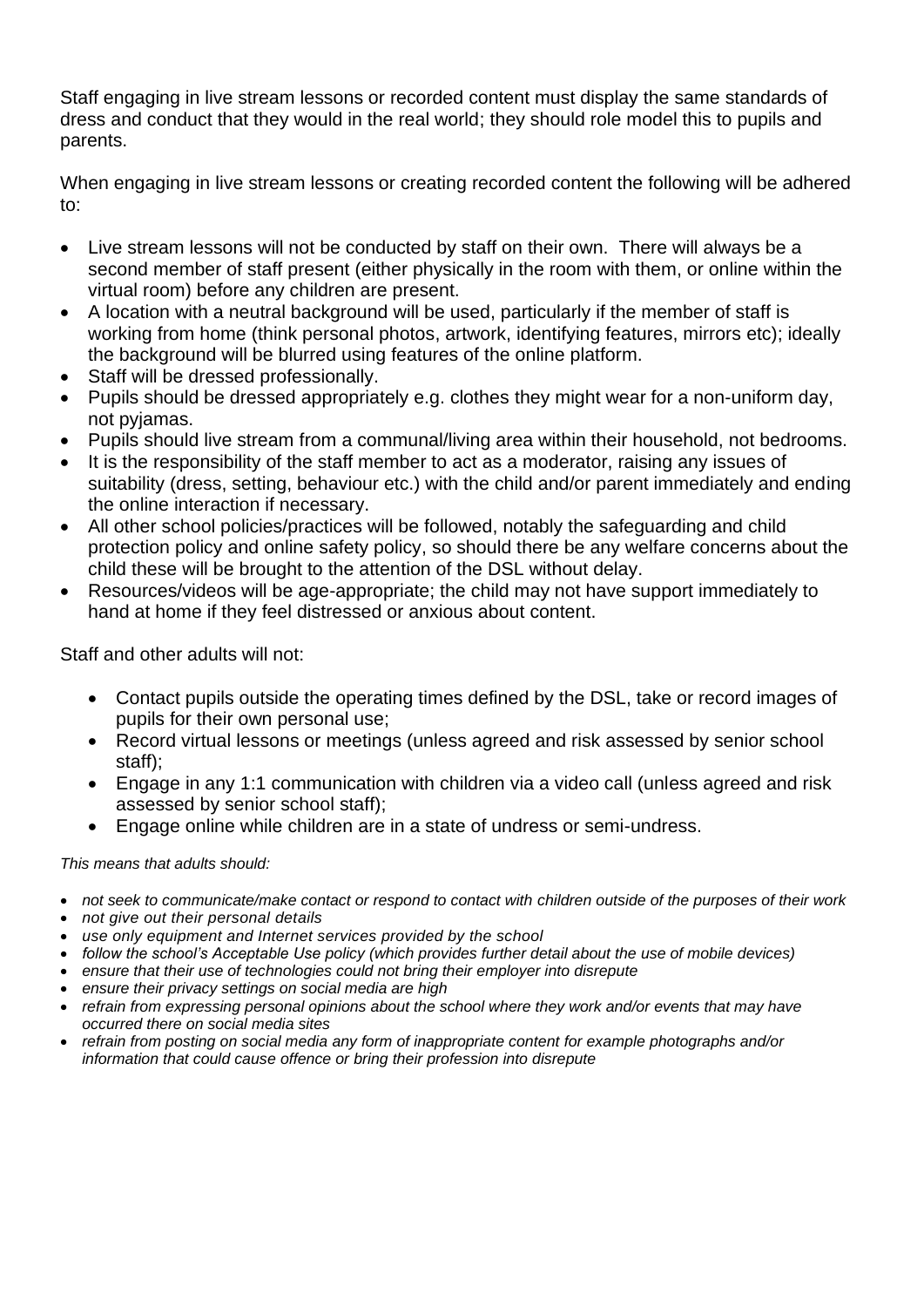## **13. Physical contact**

The experience of physical contact is a subjective issue and will be experienced by each child differently according to their experiences. This is an area that can lead to misinterpretation and allegations of inappropriate behaviour. It is therefore essential that staff consider why they need to touch the child and whether it is necessary.

There are occasions when it is entirely appropriate and proper for staff to have physical contact with children, however, it is crucial that they only do so in ways appropriate to their professional role and in relation to the child's individual needs, age, stage of development and any agreed care plan.

It is not possible to be specific about the appropriateness of each physical contact, since an action that is appropriate with one child, in one set of circumstances, may be inappropriate in another, or with a different child.

Any physical contact should be appropriate to the circumstances at the time, of limited duration and appropriate to the child's age, stage of development, gender, ethnicity and background. Adults should, therefore, use their professional judgement always. Staff should listen, observe and take note of the child's reaction or feelings and, so far as is possible, use a level of contact and/or form of communication which is acceptable to the child.

Physical contact should never be secretive, or for the gratification of the adult, or represent a misuse of authority. If a member of staff believes that an action by them or a colleague could be misinterpreted, or if an action is observed which is possibly abusive, the incident and circumstances should be immediately reported to the Principals/manager and recorded. Where appropriate, the Principals/manager should consult with the local authority designated officer (LADO).

Extra caution may be required where it is known that a child has suffered previous abuse or neglect. Staff need to be aware that the child may associate physical contact with such experiences. They also should recognise that these children may seek out inappropriate physical contact. In such circumstances staff should deter the child sensitively and help them to understand the importance of personal boundaries.

A general culture of 'safe touch' should be adopted, where appropriate, to the individual requirements of each child. Children with identified additional and/or disabilities who require more physical contact to assist their everyday learning should have a clear and agreed plan that is shared with the parents and where appropriate the child. The arrangements should be understood and agreed by all concerned, justified in terms of the child's needs, consistently applied and open to scrutiny.

*This means that staff should:*

- *be aware that even well -intentioned physical contact may be misconstrued by the child, or an observer*
- *never touch a child in a way which may be considered indecent*
- *always be prepared to explain actions and accept that all physical contact can be open to scrutiny*
- *never indulge in horseplay or fun fights*
- *always allow/encourage children, where able, to undertake self-care tasks independently*
- *ensure the way they offer comfort to a distressed child is age appropriate and is acceptable to the child*
- *always tell their line manager when and how they offered comfort to a distressed child*
- •*report and record situations which may give rise to concern*
- •*be aware of cultural or religious views about touching and be sensitive to issues of gender*
- *be aware of children who have a plan relating to their physical contact needs*

*If staff wish to report a concern, they can do so following the processes set out in the school's Safeguarding and Child Protection Policy.*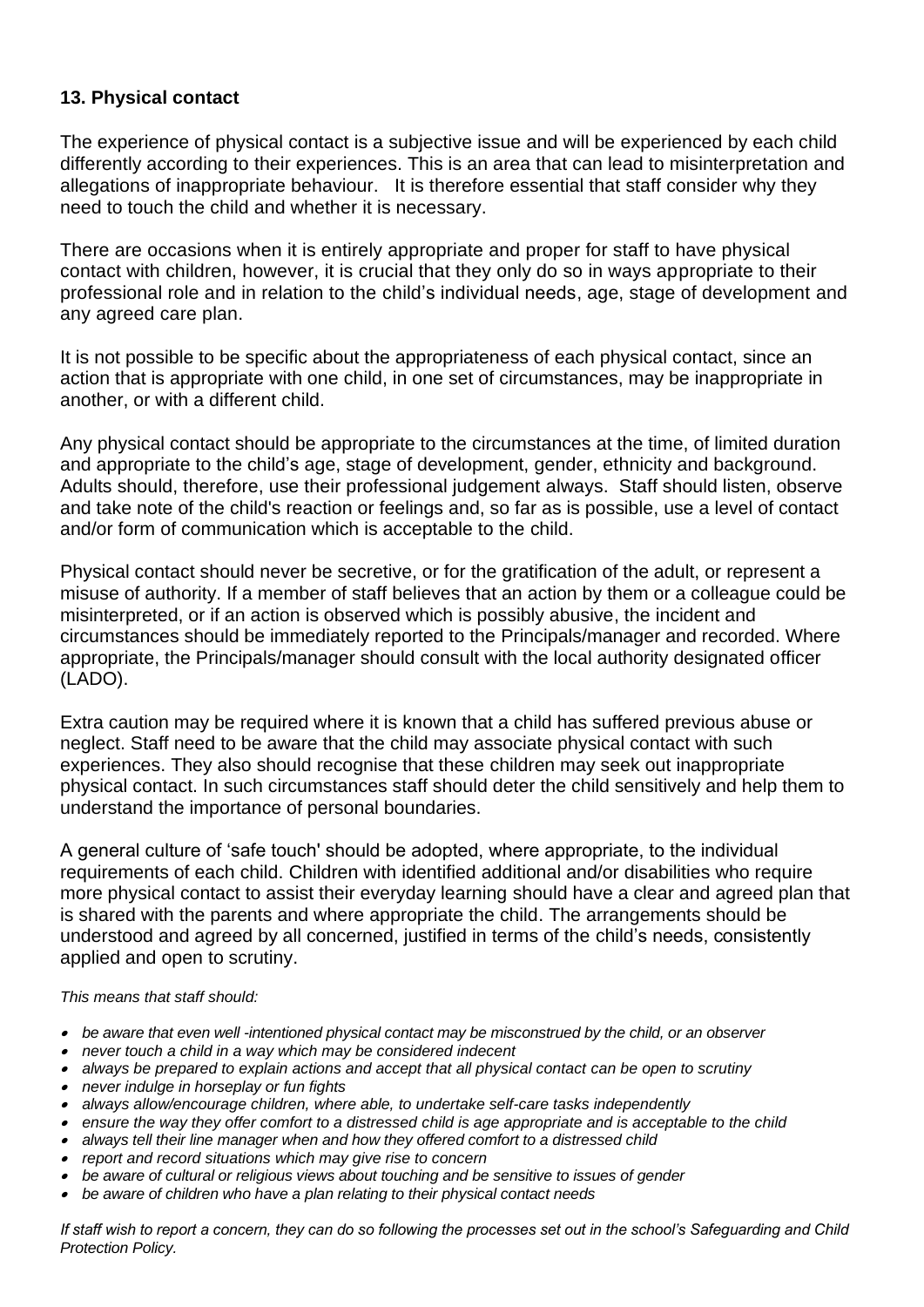## **14. Other activities that require physical contact**

In certain curriculum areas, such as physical education, drama or music, staff may need to initiate some physical contact with children, for example, to demonstrate technique in the use of a piece of equipment, adjust posture, or support a child so they can perform an activity safely or prevent injury.

Physical contact should take place only when it is necessary in relation to a particular activity. It should take place in a safe and open environment i.e. one easily observed by others and last for the minimum time necessary. The extent of the contact should be made clear and undertaken with the permission of the child. Contact should be relevant to their age/ understanding and adults should remain sensitive to any discomfort expressed verbally or non-verbally by the child.

Guidance and protocols around safe and appropriate physical contact may be provided, for example, by sports governing bodies and should be understood and applied consistently. Any incidents of physical contact that cause concern or fall outside of these protocols and guidance should be reported to the senior manager and parent/carer.

It is good practice if all parties clearly understand at the outset, what physical contact is necessary and appropriate in undertaking specific activities. Keeping parents/carers and children informed of the extent and nature of any physical contact may also prevent allegations of misconduct or abuse arising.

*This means that staff should:*

- *treat children with dignity and respect and avoid contact with intimate parts of the body*
- *always explain to a child the reason why contact is necessary and what form that contact will take*
- *seek consent of parents where a child is unable to give this e.g. because of a disability*
- *consider alternatives, where it is anticipated that a child might misinterpret any such contact*
- *be familiar with and follow recommended guidance and protocols*
- *conduct activities where they can be seen by others*
- be aware of gender, cultural and religious issues that may need to be considered prior to initiating physical *contact*

*The school has in place a Use of Reasonable Force Policy in which guidance is provided to deal with some elements of physical contact and provides a reporting form to be sued if force has been used. Staff are reminded about this policy as part of their induction and receive regular update about the same. If there are any incidents of staff having physical contact with a student, this should be reported to the safeguarding team to reduce the risk of any allegation being raised against a member of staff and to insure the correct measures are taken in reporting and managing this.*

## **15. Intimate/personal care**

There should be a clear nappy or pad changing and intimate/personal care policy to ensure that the health, safety, independence and welfare of children is promoted, and their dignity and privacy are respected. Arrangements for intimate and personal care are open and transparent and accompanied by recording systems.

Children should be encouraged to act as independently as possible and to undertake as much of their own personal care as is possible and practicable. When assistance is required, this should normally be undertaken by one member of staff, however, they should try to ensure that another appropriate adult is in the vicinity who is aware of the task to be undertaken and that, wherever possible, they are visible and/or audible. Intimate or personal care procedures should not involve more than one member of staff unless the child's individual healthcare plan specifies the reason for this.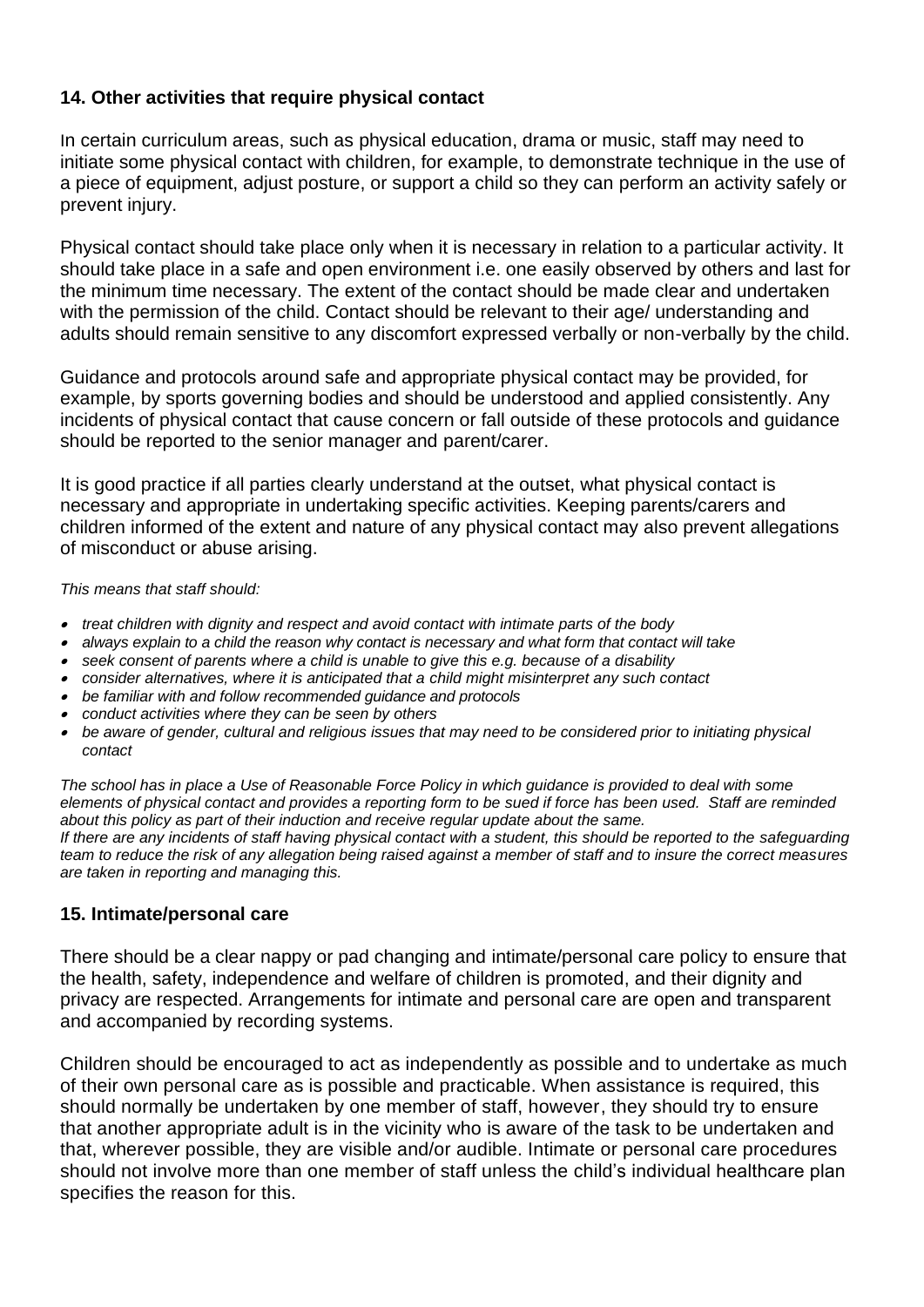A signed record should be kept of all intimate and personal care tasks undertaken and, where these have been carried out in another room, should include times left and returned.

Any vulnerability, including those that may arise from a physical or learning difficulty should be considered when formulating the child's individual healthcare plan. The views of parents, carers and the child, regardless of their age and understanding, should be actively sought in formulating the plan and in the necessary regular reviews of these arrangements.

Children are entitled to respect and privacy always, especially when in a state of undress including, for example, when changing, toileting and showering.

However, there needs to be an appropriate level of supervision in order to safeguard children, satisfy health and safety considerations and ensure that bullying or teasing does not occur. This supervision should be appropriate to the needs and age of the children concerned and sensitive to the potential for embarrassment.

Appropriate levels of personal protective equipment (PPE) and arrangements for safe disposal of that equipment must be provided for those involved in delivering intimate/personal care.

There are written individual healthcare plans in place for any child who could be expected to require intimate care. Buckswood pupils are actively consulted about their own healthcare plan.

#### *This means that staff should:*

- *adhere to their organisation's intimate and personal care and nappy changing policies*
- *make other staff aware of the task being undertaken*
- *always explain to the child what is happening before a care procedure begins*
- *consult with colleagues where any variation from agreed procedure/individual healthcare plan is necessary*
- *record the justification for any variations to the agreed procedure/individual healthcare plan and share this information with the child and their parents/carers*
- *where there are changing rooms, announce their intention of entering*
- *always consider the supervision needs of the children and only remain in the room where their needs require this*

*This means that adults should not:*

- *change or toilet in the presence or sight of children*
- *shower with children*
- *assist with intimate or personal care tasks which the child can undertake independently*

## **16. Home visits**

All work with children and parents should usually be undertaken in the school or other recognised workplace. There are however occasions, in response to an urgent, planned or specific situation or job role, where it is necessary to make one-off or regular home visits.

It is essential that appropriate policies and related risk assessments are in place to safeguard both staff and children, who can be more vulnerable in these situations.

A risk assessment should be undertaken prior to any planned home visit taking place. The assessment should include an evaluation of any known factors regarding the child, parents/carers and any others living in the household.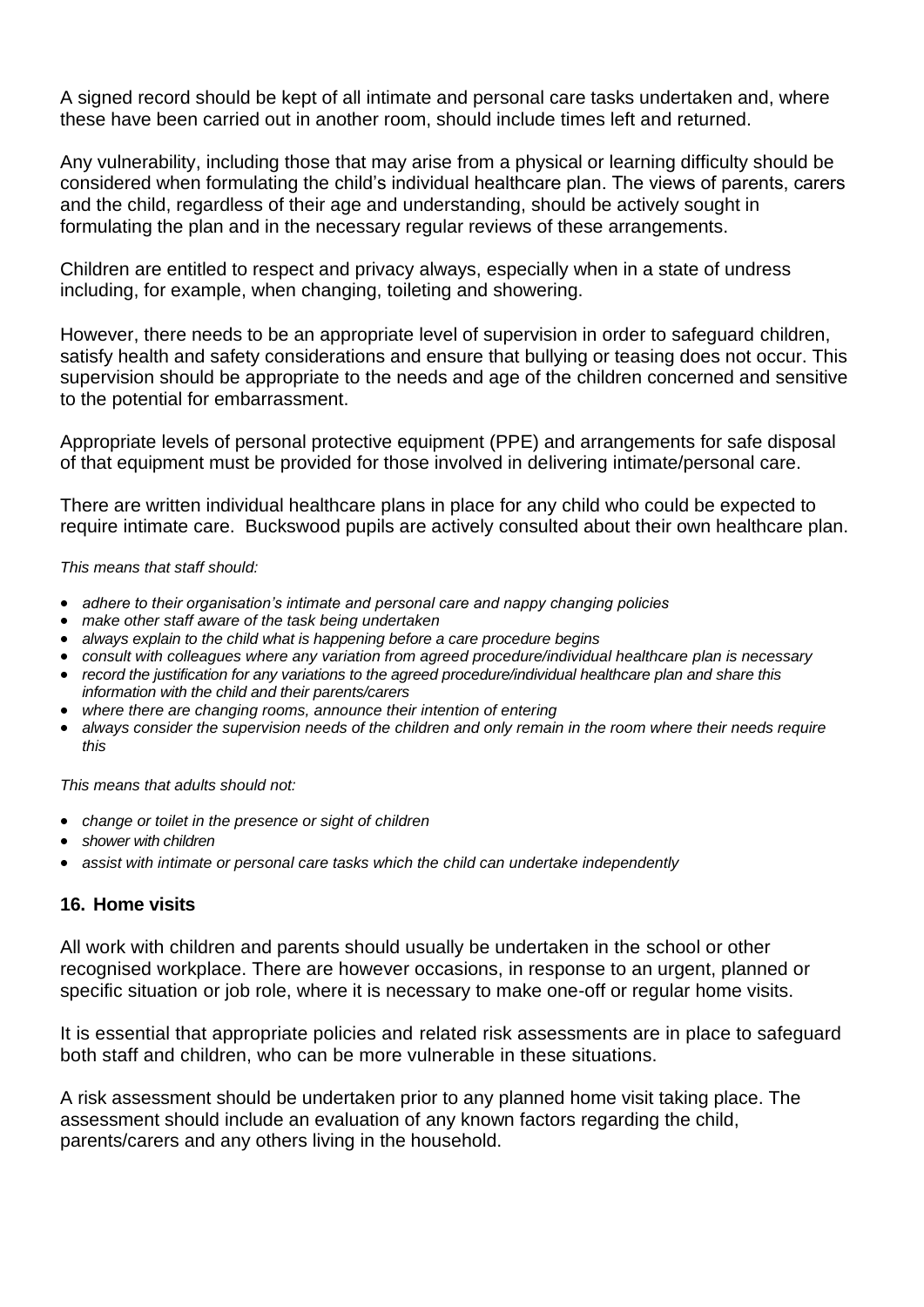Consideration should be given to any circumstances which might render the staff member becoming more vulnerable e.g. hostility, child protection concerns, complaints or grievances.

Specific thought should be given to visits outside of 'office hours' or in remote or secluded locations.

Following the assessment, appropriate risk control measures should be in place before the visit is undertaken.

Visits should not be made alone.

All visits will be justified and recorded. Staff will not be exposed to unacceptable risk and will understand the purpose and limitations of welfare visits. Staff will have a clear understanding of the actions that should be taken if it is believed that a child or parent is at immediate risk of harm, including when to contact emergency services and/or partner agencies. Except in an emergency, staff will never enter a home without the parent's consent or when the parent is absent.

In the event of further lockdowns/partial/full closures of schools and the increased need for staff to be making routine or regular contact with families, notably those of vulnerable children, to discuss welfare, home visits will only be completed under the direction of the DSL or SLT.

If a vulnerable child is not routinely attending school and phone contact with the family/child has been unsuccessful, or in itself has raised further concerns then we will give consideration to completing a home visit.

In considering a home visit we will always make contact with any social worker or other professional who is known to be working with the family to ensure a coordinated approach.

If the initial risk assessment deems a home visit by staff to be too risky then this outcome will be shared with the social worker or other professionals involved with the family and consideration will be given to what other services might be able to complete a home visit: this may result in requesting a welfare check by the Police.

Where it is determined that the school are best placed to complete a home visit, as with phone calls home, we will identify the members of staff best suited to complete the task.

Social distancing guidance will be followed so staff will not enter the property; instead parents and children should be spoken with on the doorstep, with staff maintaining a distance of at least two metres.

A schedule of visits and staff involved, detailing when and where they are going and what time they are expected back at school, will be held by the DSL/ designated member of SLT so that, should there be an issue, they can be located.

Staff completing the visit will follow the agreed schedule, they will advise the school of any variations or issues during the course of these planned visits, they will have a mobile phone and they will be advised of an agreed 'emergency phrase' so that if they find themselves in a challenging situation which may require police intervention, they can alert the school to this without alerting the family.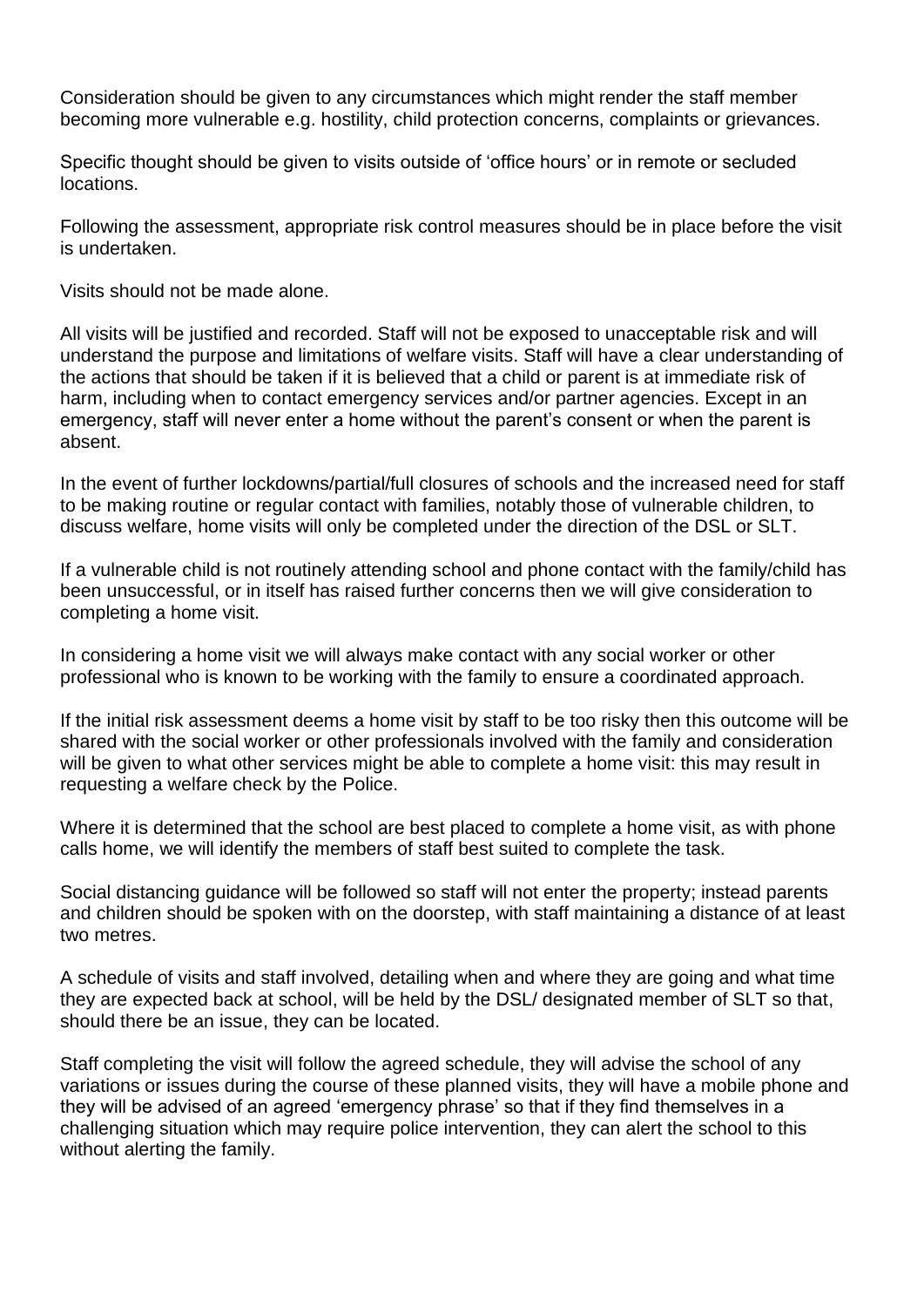The purpose of the home visit is to have sight of and speak with the child/ren.

The outcome of the visit will be recorded and, should there be any cause for concern, then normal safeguarding procedures will be followed.

*This means that staff should:*

- *never take a child to their own home, the only exception is where it is part of previously agreed arrangement*
- *agree the purpose for any home visit with their manager*
- *adhere to agreed risk control strategies*
- *avoid unannounced visits wherever possible*
- *ensure there is visual access and/or an open door in one to one situations*
- *always make detailed records including times of arrival and departure*
- *ensure any behaviour or situation which gives rise to concern is discussed with their manager*
- *not enter a home if the parent/carer is absent, other than in an emergency*
- *ensure that all visits are justified and recorded*
- *have access to a mobile telephone and an emergency contact.*
- *Agree a 'safe word' to be used if the member of staff requires emergency assistance and is unable to directly summon police assistance.*

### **17.Behaviour management**

Corporal punishment and smacking is unlawful in all schools, settings and colleges.

Staff should not use any form of degrading or humiliating treatment to punish a child. The use of sarcasm, demeaning or insensitive comments towards children is completely unacceptable.

Where children display difficult or challenging behaviour, adults should follow the behaviour policy using strategies appropriate to the circumstance and situation.

Where a child has specific needs in respect of particularly challenging behaviour, a plan*,*  including assessment of risk, should be drawn up and agreed by all parties, including, for example, a medical officer where appropriate. Staff involved with positive handling should be appropriately trained in the methods of intervention and de-escalation should always be used in the first instance.

Senior managers have ensured our behaviour policy includes clear guidance about the use of isolation and seclusion. The legislation on these strategies is complex and staff should take extreme care to avoid any practice that could be viewed as unlawful, a breach of the child's human rights and/or false imprisonment.

*This means that staff should:*

- *not use force as a form of punishment*
- *try to defuse situations before they escalate e.g. by distraction*
- *keep parents informed of any sanctions or behaviour management techniques used*
- *be mindful of and sensitive to factors both inside and outside of the school which may impact on a child's behaviour*
- *follow the behaviour management policy*
- *behave as a role model*
- *avoid shouting at children other than as a warning in an emergency/safety situation*
- *refer to national and local policy and guidance regarding positive handling*
- *be aware of the legislation and potential risks associated with the use of isolation and seclusion*
- *comply with legislation and guidance in relation to human rights and restriction of liberty*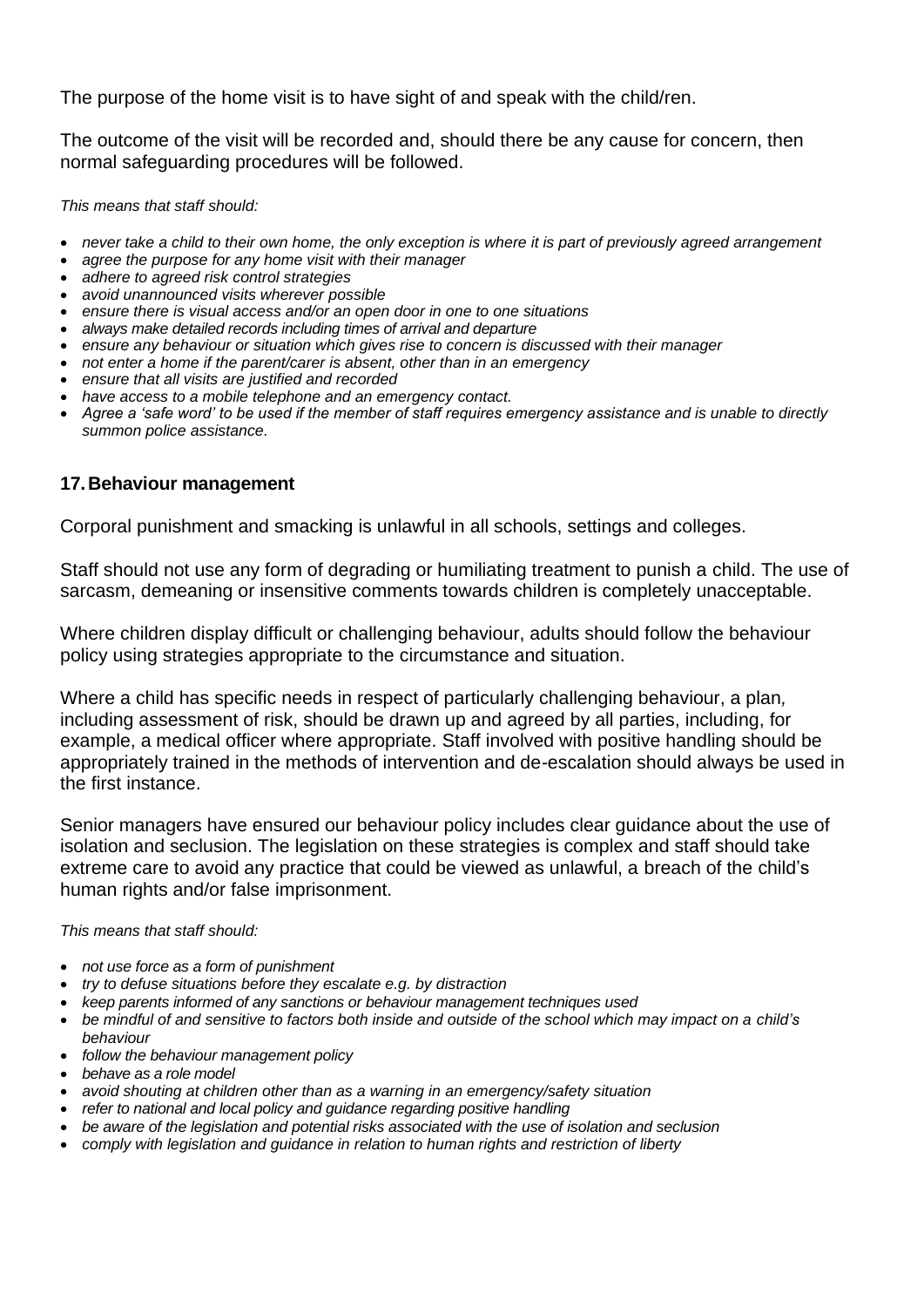## **18. The use of restrictive physical intervention and reasonable force**

All children and young people should feel safe, secure and be in an environment free from abuse, bullying and violence. Boundaries and behavioural expectations in schools, settings and colleges should be clear and provide opportunities for children to maximise their potential. Most pupils do not behave in an aggressive or unpredictable way; they attend their school, setting or college in an environment which is conducive to learning.

All members of school staff have a duty of care to prevent serious harm. Where there is a high or immediate risk of death or serious injury, any member of staff is justified in taking any necessary action (consistent with the principal of using minimum force). Such situations could include preventing a pupil from running off a pavement and into a busy road or preventing a pupil from striking another pupil or adult with a dangerous object.

The safety of pupils and staff is the prime underpinning aim of the use of reasonable force or restrictive physical intervention.

It is essential that the physical management of pupils:

- should, wherever possible, be avoided
- is seen as a rare occurrence and as a last resort
- seeks to ensure the safety of the pupil, other pupils and staff
- must be used in ways that maintain the safety and dignity of all concerned

Under no circumstances should physical force be used as a form of punishment. The use of unwarranted or disproportionate physical force is likely to constitute a criminal offence. Where our school judges that a child's behaviour presents a serious risk to themselves or others, we must always put in place a robust risk assessment which is reviewed regularly and, where relevant, an individual behaviour plan.

In all cases where a restrictive physical intervention or reasonable force has taken place, the incident will be recorded and any subsequent actions, and reported to a senior manager and the child's parents/carers.

Similarly, where it can be anticipated that a restrictive physical intervention or reasonable force is likely to be required, a plan will be put in place which the child and parents/carers are aware of and have agreed to. Parental consent does not permit schools to use unlawful physical intervention or deprive a child of their liberty. Staff involved with positive handling should be appropriately trained in the methods of intervention and de-escalation should always be used in the first instance.

Further information and advice and strategies around managing children with challenging behaviour can be found on czone [here](https://czone.eastsussex.gov.uk/student-management/attendance-behaviour/challenging-behaviour/)

Please also see the Use of Reasonable Force Policy for further guidance.

#### *This means that staff should:*

- *adhere to the school's use of reasonable force policy which may be included in the behaviour policy*
- *always seek to defuse situations and avoid the use of reasonable force wherever possible*
- *where the use of reasonable force is necessary, only use minimum force and for the shortest time needed*

#### *This means that staff should not*

• *use physical intervention as a form of punishment*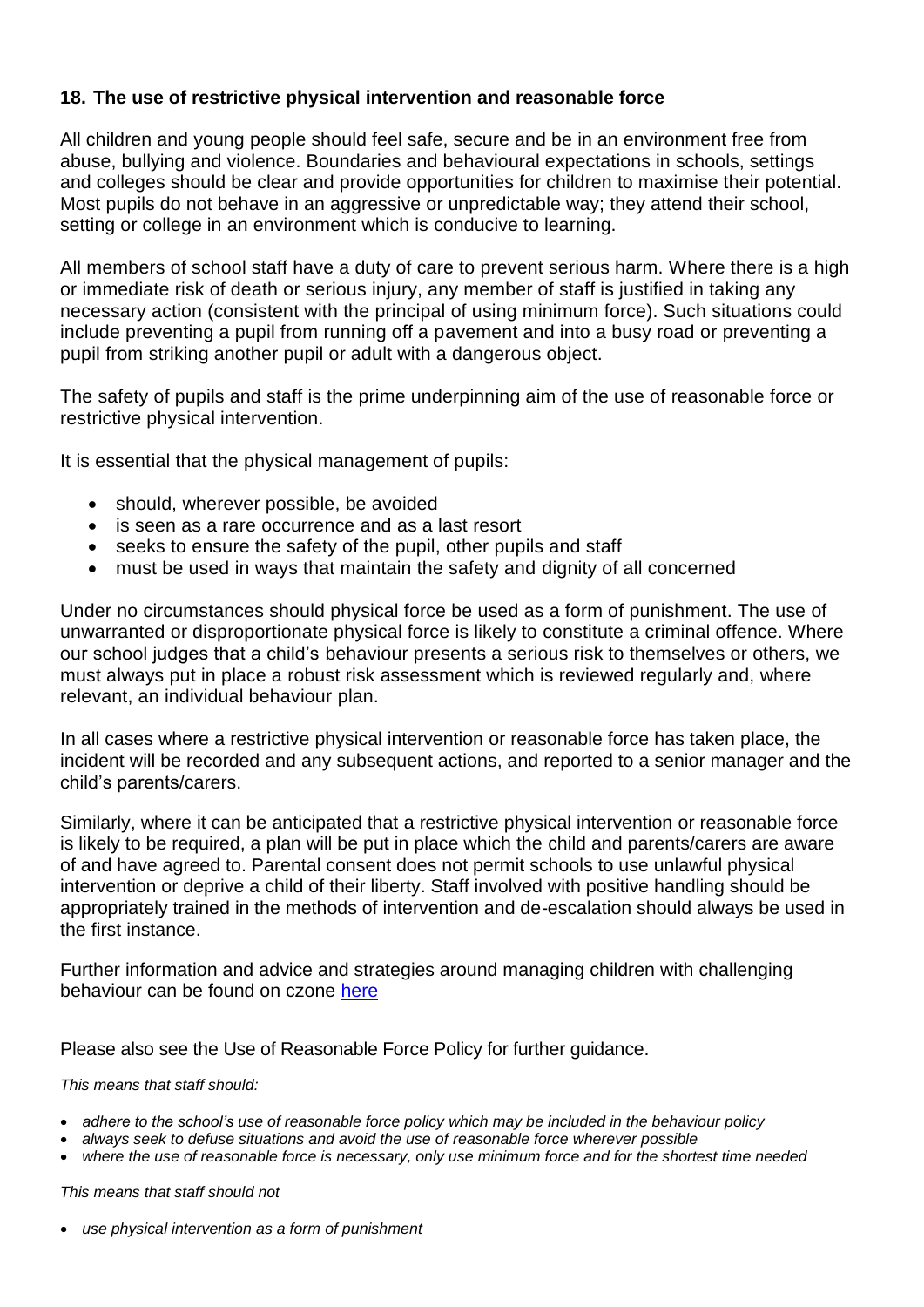## **19. Sexual conduct**

Any sexual behaviour by a member of staff with or towards a child is unacceptable. It is an offence for a member of staff in a position of trust to engage in sexual activity with a child under 18 years of age<sup>5</sup> and sexual activity with a child could be a matter for criminal and/or disciplinary procedures.

Children are protected by the same laws as adults in relation to non-consensual sexual behaviour. They are additionally protected by specific legal provisions depending on their age and understanding. This includes the prohibition of sexual activity with children by adults in a position of trust.

Sexual activity involves physical contact including penetrative and non-penetrative acts; however, it also includes non-contact activities, such as causing children to engage in or watch sexual activity or the production of pornographic material.

There are occasions when adults embark on a course of behaviour known as 'grooming' where the purpose is to gain the trust of a child and manipulate the relationship so sexual abuse can take place. All staff should undertake appropriate training so they are fully aware of those behaviours that may constitute 'grooming' and of their responsibility to always report to the Principals/senior manager any concerns about the behaviour of a colleague which could indicate that a child is being groomed.

*This means that staff should:*

- *not have any form of sexual contact with a child from the school*
- *avoid any form of touch or comment which is, or may be considered to be, indecent*
- *avoid any form of communication with a child which could be interpreted as sexually suggestive, provocative or give rise to speculation e.g. verbal comments, letters, notes, by email or on social media, phone calls, texts, physical contact*
- *not make sexual remarks to or about a child*
- *not discuss sexual matters with or in the presence of children other than within agreed curriculum content or as part of their recognised job role*

#### **20. One-to-one situations**

Staff working in one-to-one situations with children at the school, including visiting staff from external organisations, can be more vulnerable to allegations or complaints.

To safeguard both children and adults, a risk assessment in relation to the specific nature and implications of one to one work should always be undertaken. Each assessment should account for the individual needs of each child and should be reviewed regularly.

Arranging to meet with children from the school away from the work premises should not be permitted unless the necessity for this is clear and approval is obtained from the Principals/senior member of staff, the child and their parents/carers.

*This means that staff should:*

- *ensure that wherever possible there is visual access and/or an open door in one-to-one situations*
- *avoid use of 'engaged' or equivalent signs wherever possible. Such signs may create an opportunity for secrecy or the interpretation of secrecy*
- *always report any situation where a child becomes distressed or angry*
- *consider the needs and circumstances of the child involved*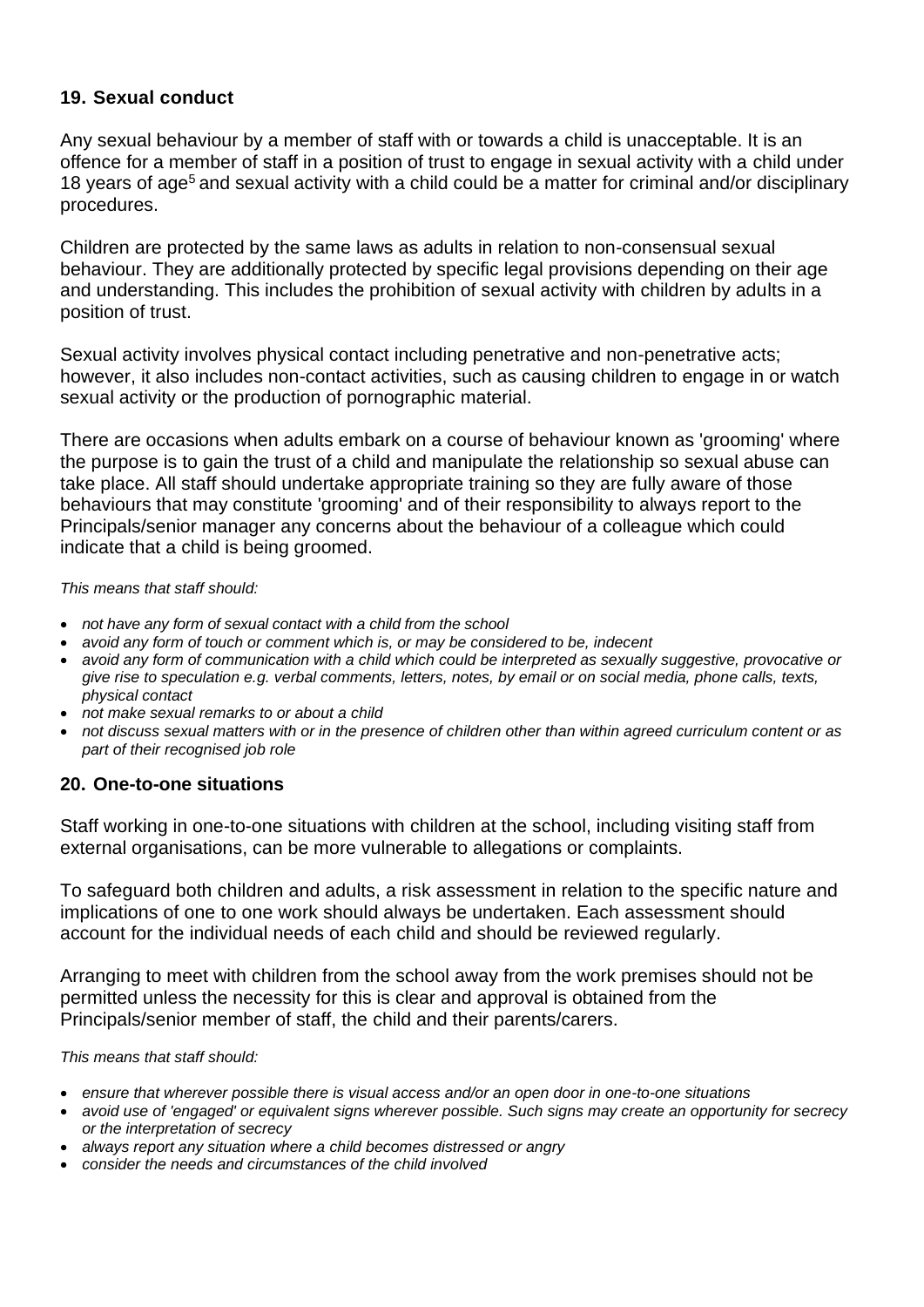## **21. Transporting children**

In certain situations, staff or volunteers may be required or offer to transport children as part of their work. As for any other activity undertaken at work, the employer has a duty to carry out a risk assessment covering the health and safety of their staff and to manage any known risks.<sup>6</sup>

Consideration must be given to the potential distraction of the driver and the supervision of the passengers. A judgement should be made about the likely behaviour and individual needs of the child/ren. If any of them may require close supervision, then another adult should travel in the vehicle so that the driver is not distracted or compromised.

Staff should not offer lifts to children unless the need for this has been agreed by a manager. A designated member of staff, the educational visits co-ordinator (EVC), should be appointed to plan and provide oversight of all transport arrangements and respond to any concerns that may arise.

Wherever possible and practicable it is advisable that transport is undertaken other than in private vehicles and with at least one adult additional to the driver acting as an escort.

It is a legal requirement that all passengers wear seatbelts and the driver should ensure that they do so. They should also be aware of and adhere to current legislation regarding the use of car seats for younger children.

Staff should ensure that their behaviour is safe and that the transport arrangements and the vehicle meet all legal requirements. They should ensure that the vehicle is roadworthy and appropriately insured and that the maximum carrying capacity is not exceeded.

Staff should never offer to transport children outside of their normal working duties, other than in an emergency or where not doing so would mean the child may be at risk. In these circumstances the matter should be recorded and reported to both their manager and the child's parent(s). The school's health and safety policy and/or educational visits policy should set out the arrangements under which staff may use private vehicles to transport children

#### *This means that staff should:*

- *plan and agree arrangements with all parties in advance*
- *respond sensitively and flexibly where any concerns arise*
- *take account of any specific or additional needs of the child*
- *have an appropriate licence/permit for the vehicle*
- *ensure they are fit to drive and free from any drugs, alcohol or medicine which is likely to impair judgement and/ or ability to drive*
- *ensure that the need to be alone with a child is for the minimum time*
- *be aware that the safety and welfare of the child is their responsibility until this is safely passed over to a parent/carer*
- *report the nature of the journey, the route and expected time of arrival in accordance with agreed procedures*
- *ensure that their behaviour and all arrangements ensure vehicle, passenger and driver safety. This includes having proper and appropriate insurance for the type of vehicle being driven*
- *ensure that any impromptu or emergency arrangements of lifts are recorded and can be justified*
- *refer to Local and National guidance for Educational visits*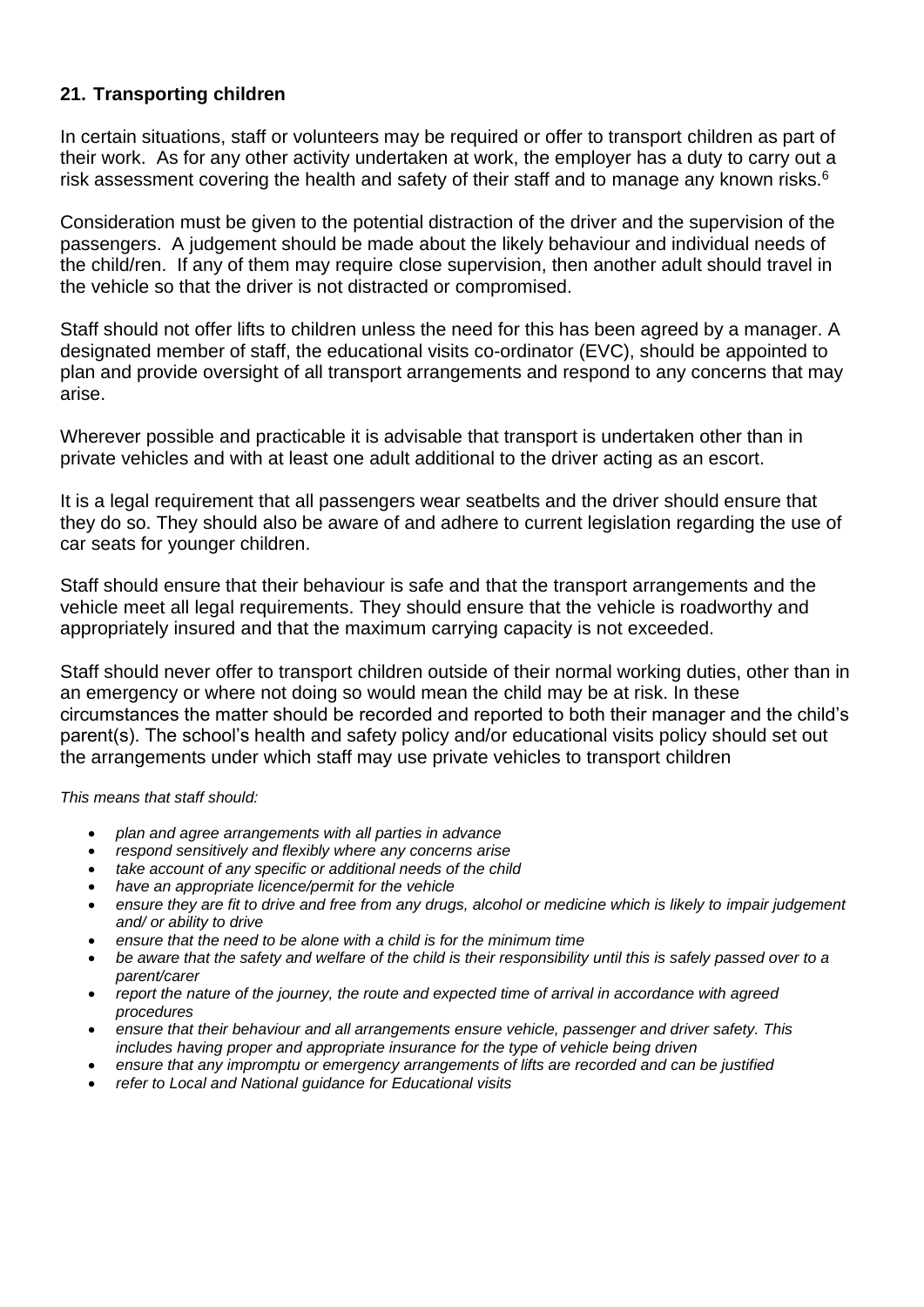*This means that the school should seek evidence that:*

- *The vehicle is safe. This means that it holds a valid MOT certificate, where relevant, that the driver certifies it has been serviced in line with the manufacturer's schedule, and that the driver carries out any pre-use checks specified by the manufacturer.*
- *The driver is suitable. This means that they hold a valid licence for the type of vehicle and meet any employer requirements.*
- *There is a valid insurance policy covering the driver and the vehicle for the intended use. This may require that the driver has 'business use' cover.*

Evidence of the above should be retained with the risk assessment.

## **22. Educational visits**

The duties in the Health and Safety at Work etc. Act 1974 and the supporting regulations apply to activities taking place on or off the school premises (including school visits) in Great Britain. The school has a Health and Safety policy, which includes policy and procedures for off-site visits, including residential visits and any school-led adventure activities.

The Management of Health and Safety at Work Regulations (1999) impose a duty on employers to produce suitable and sufficient risk assessments. This would include assessment of any risks to employees, children or others during an educational visit, and the measures that should be taken to minimise these risks.

Staff should take particular care when supervising children in the less formal atmosphere of an educational visit where a more relaxed discipline or informal dress and language code may be acceptable. However, staff remain in a position of trust and need to ensure that their behaviour cannot be interpreted as seeking to establish an inappropriate relationship or friendship.

Where out of school activities include overnight stays, careful consideration needs to be given to sleeping arrangements. Children, adults and parents should be informed of these prior to the start of the trip. In all circumstances, those organising trips and outings should pay careful attention to ensuring there is a safe staff/child ratio and suitable gender mix of staff.

Guidance is also available from the Outdoor Education Advisers' Panel<http://oeapng.info/>

*This means that staff should:*

- *adhere to the school's educational visits guidance*
- *always have another adult present on visits, unless otherwise agreed with senior staff*
- *undertake risk assessments*
- *have parental consent to the activity*
- *ensure that their behaviour remains professional at all times*
- *never share beds with a child/ren*
- *never share bedrooms unless it involves a dormitory situation and the arrangements have been previously discussed with Principals, parents and children*
- *refer to local and national guidance for Educational visits, including exchange visits (both to the UK and abroad) available on Exeant - <https://eastsussex.exeant.co.uk/>*

#### **23.First Aid**

All schools should have an adequate number of qualified first aiders. The school should report all serious or significant incidents to the parents e.g. by sending a letter home with the child or telephoning the parents.

Any member of school staff may be asked to become a qualified first aider, but they cannot be required to do so unless this forms part of their contract of employment.7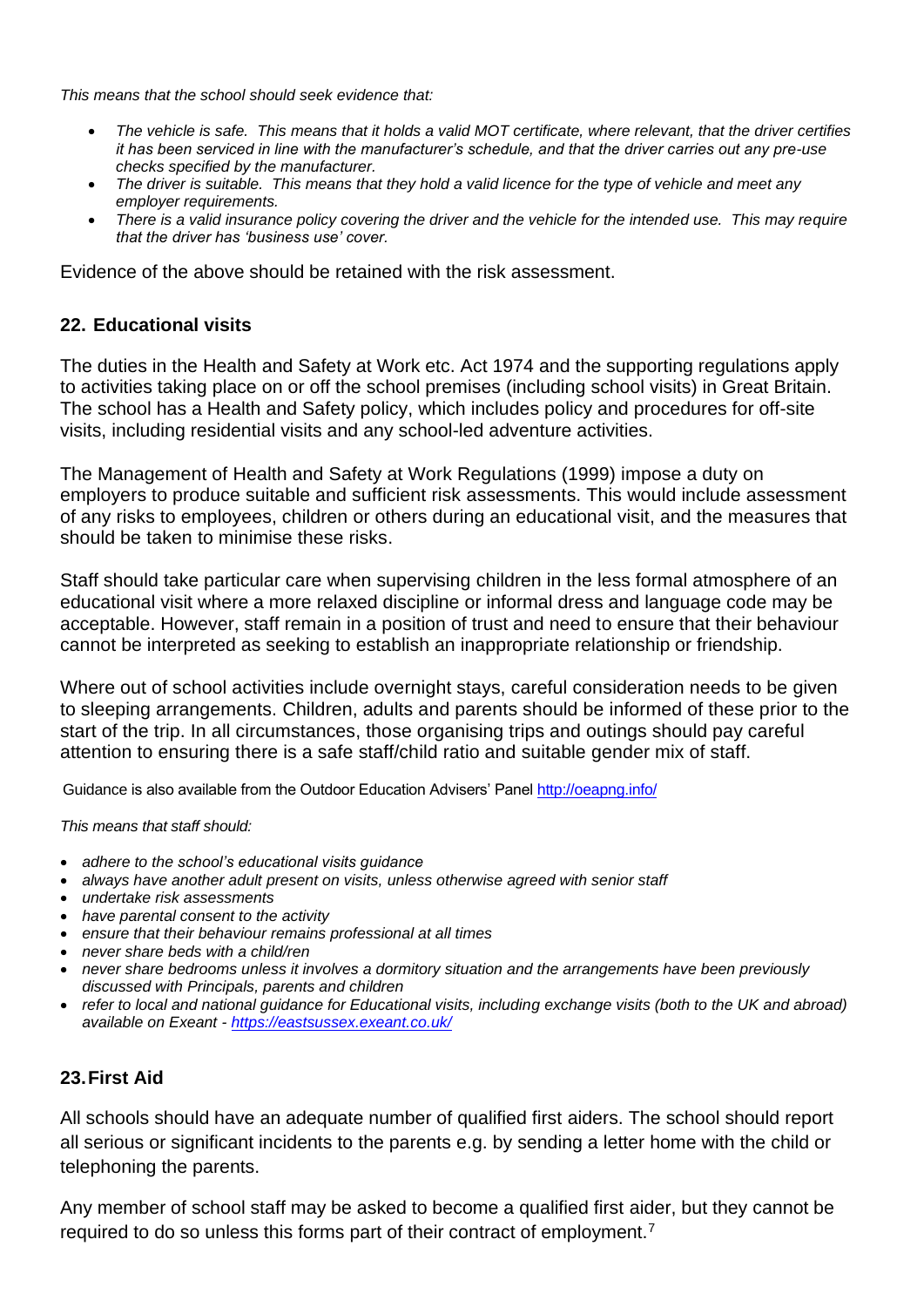*For further guidance please see the schools First Aid Policy, but note that the school :* 

- *• ensures there are trained and named individuals to undertake first aid responsibilities, including paediatric first aid if relevant*
- *• ensures training is regularly monitored and updated*
- *• refers to local and national first aid guidance*
- *• adheres to the school's health and safety, and supporting pupils with medical conditions policies*
- *• explains to the child what is happening.*
- *• always acts and is seen to act in the child's best interest*

## **24.Medical conditions and medication**

Any member of school staff may be asked to provide support to children with a medical condition, including the administering of medicines, but they cannot be required to do so unless this forms part of their contract of employment<sup>7</sup>

Staff should receive sufficient and suitable training and achieve the necessary level of competency before they take on responsibility to support children with medical conditions.

Advice on managing medicines is included in the statutory guidance on supporting pupils at school with medical conditions - [https://www.gov.uk/government/publications/supporting-pupils](https://www.gov.uk/government/publications/supporting-pupils-at-school-with-medical-conditions--3)[at-school-with-medical-conditions--3.](https://www.gov.uk/government/publications/supporting-pupils-at-school-with-medical-conditions--3) The school policy on supporting children with medical conditions will be followed.

No child under 16 should be given prescription or non-prescription medicines without their parent's written consent - except in exceptional circumstances where the medicine has been prescribed to the child without the knowledge of the parents. In such cases, every effort should be made to encourage the child or young person to involve their parents while respecting their right to confidentiality.

In circumstances where a child needs medication regularly, this would be included in their individual healthcare plan. This provides details of the level and type of support a child needs to manage effectively their medical condition in school and should include information about the medicine to be administered, the correct dosage and any storage requirements. A record of all medicines administered to individual children will be kept. Any side effects of the medication to be administered at school will be noted and parents informed.

After discussion with parents, children who are competent to do so should be encouraged to take responsibility for managing their own medicines and procedures. This could include for example, the application of any ointment, or use of inhalers or epipens.

If a member of staff is concerned or uncertain about the amount or type of medication being given to a child, this should be discussed with the designated safeguarding lead.

If a member of staff is concerned that a child's medical needs are not being met, because of mismanaged medicines or treatments, by the parent or the child, or repeated missed medical appointments, this should be raised with the designated safeguarding lead.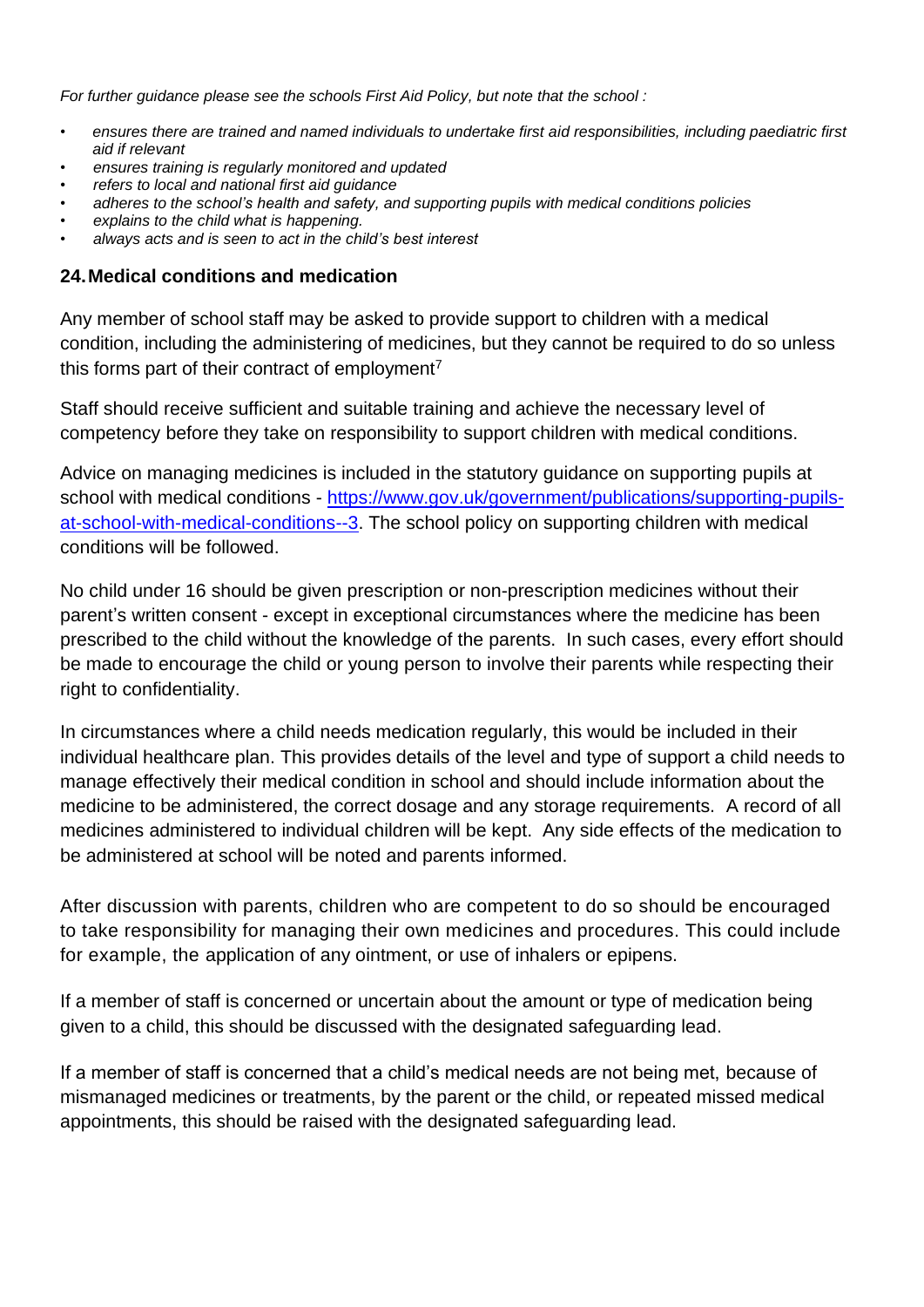Adults taking medication which may affect their ability to care for children should seek medical advice regarding their suitability to do so and providers should ensure that they only work directly with children if that advice confirms that the medication is unlikely to impair their ability to look after children. Employers are also responsible for managing the performance of their employees and for ensuring they are suitable to work with children.

Risk assessment is likely to recommend that staff medication on the premises must be securely stored out of reach of children.

Information about dispensing of medication, recording of medical situations and first aid can be found in our school policies which are available on the website.

*Please note the school :*

- *ensures there are trained and named individuals to administer medicines*
- *ensures training is regularly monitored and updated*
- *refers to local and national guidance on meeting the needs of children with medical conditions*
- *adheres to the school's health and safety and supporting children with medical conditions policies*
- *makes other staff aware of the task being undertaken*
- *has regard to child's individual healthcare plans*
- *always ensures that an appropriate health/risk assessment is undertaken prior to undertaking certain activities*
- *explains to the child what is happening.*
- *supports staff in acting and being seen to act in the child's best interest*
- *ensures that individual records of all medications administered are kept*
- *ensures adults do not work with children whilst taking medication unless medical advice confirms that they are able to do so*

## **25. Photography, videos and other images**

Many educational activities involve recording images. These may be undertaken for displays, publicity, to celebrate achievement and to provide records of evidence of the activity. Under no circumstances are staff expected or allowed to use their personal equipment to take images of children at or on behalf of the school.

The school has arrangements regarding the taking and use of images, which is linked to our safeguarding and child protection policy. This covers the wide range of devices which can be used for taking/recording images e.g. cameras, mobile-phones, smart phones, tablets, web cams etc. and arrangements for the use of these by staff, parents and visitors.

Whilst images are regularly used for very positive purposes adults need to be aware of the potential for these to be taken and/or misused or manipulated for pornographic or 'grooming' purposes. Particular regard needs to be given when images are taken of young or vulnerable children who may be unable to question why or how the activities are taking place.

Staff should be sensitive to any child who appears uncomfortable in the use of photography and should recognise the potential for misinterpretation. Children who have been previously abused in a manner that involved images may feel particularly threatened by the use of photography, filming etc.

Making and using images of children will require the age appropriate consent of the child concerned and their parents/carers, and the child's views and wishes should be respected. Images should not be displayed on websites, in publications or in a public place without such consent. The definition of a public place includes areas where visitors to the school have access.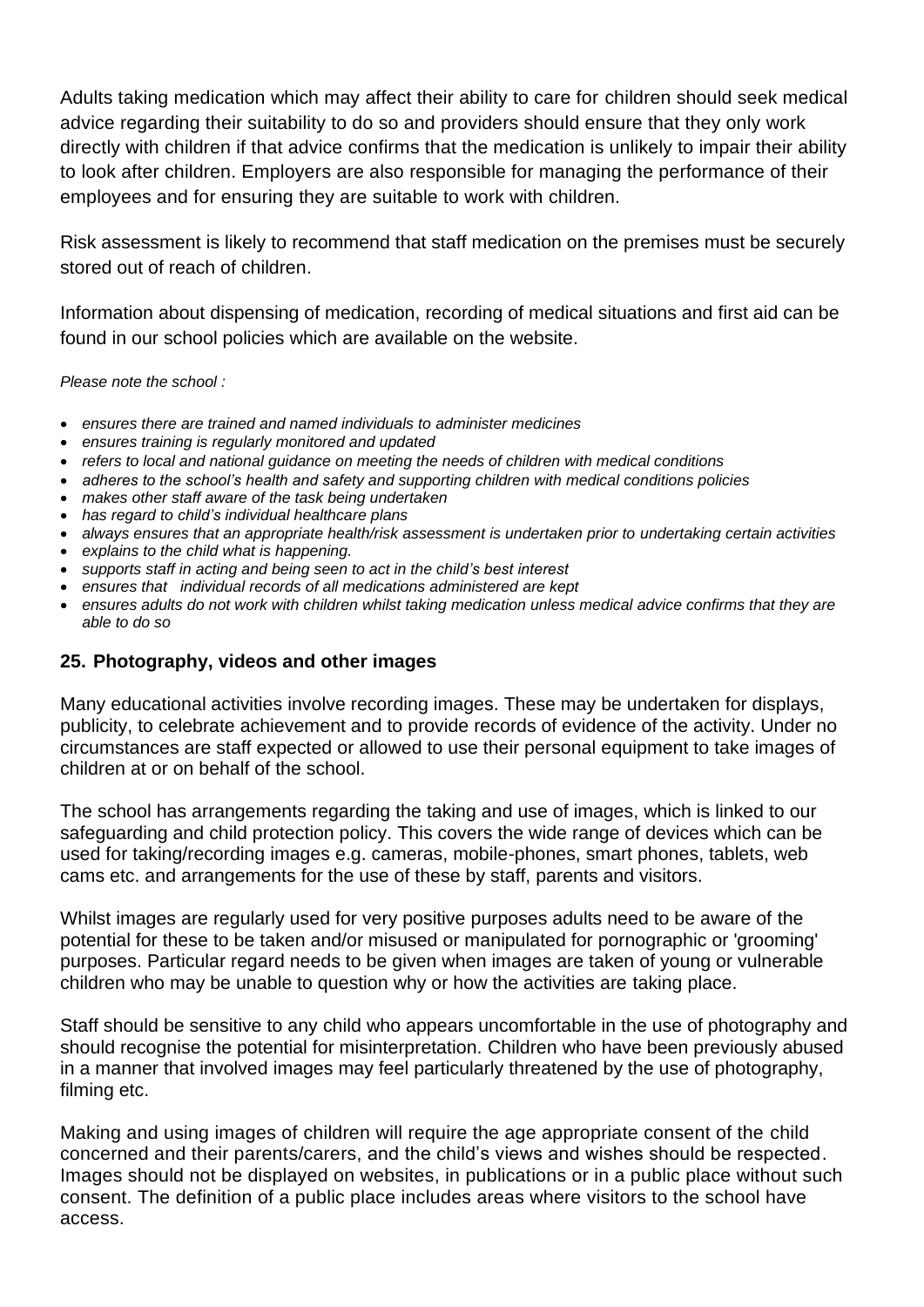For the protection of children, it is recommended that when using images for publicity purposes that the following guidance should be followed:

- if the image is used, avoid naming the child, (or, as a minimum, use first names rather than surnames)
- if the child is named, avoid using their image
- schools should establish whether the image will be retained for further use, where and for how long
- images should be securely stored and used only by those authorised to do so.

*This means that staff should:*

- *adhere to the online policy*
- *only publish images of children where they and their parent/carer have given explicit written consent to do so*
- *only take images where the child is happy for them to do so*
- *only retain images when there is a clear and agreed purpose for doing so*
- *store images in an appropriate secure place in the school*
- *ensure that a senior member of staff is aware that the photography/image equipment is being used and for what purpose*
- *be able to justify images of children in their possession*
- *avoid making images in one-to-one situations*

*This means that adults should not:*

- *take images of children for their personal use*
- *display or distribute images of children unless they are sure that they have parental consent to do so (and, where appropriate, consent from the child)*
- *take images of children using personal equipment*
- *take images of children in a state of undress or semi-undress*
- *take images of children which could be considered as indecent or sexual*
- *take images of a child's injury, bruising or similar (for example, following a disclosure of abuse), even if requested by children's social care*
- *make audio recordings of a child's disclosure*

## **26. Exposure to inappropriate images**

Staff should take extreme care to ensure that children are not exposed, through any medium, to inappropriate or indecent images.

There are no circumstances that will justify adults: making, downloading, possessing or distributing indecent images or pseudo-images of children (indecent images of children). Accessing these images, whether using the school's or personal equipment, on or off the premises, or making, storing or disseminating such material is illegal.

If indecent images of children, including sexting/sharing of nudes and semi-nudes and child sexual exploitation, are discovered at the school or on the school's equipment an immediate referral should be made to the police and Single Point of Advice (SPOA). The images/equipment should be secured and there should be no attempt to view or delete the images as this could jeopardise necessary criminal action. If there is any implication of professional misconduct the managing allegations procedures in the safeguarding and child protection policy should be followed, which will include early consultation with the LADO.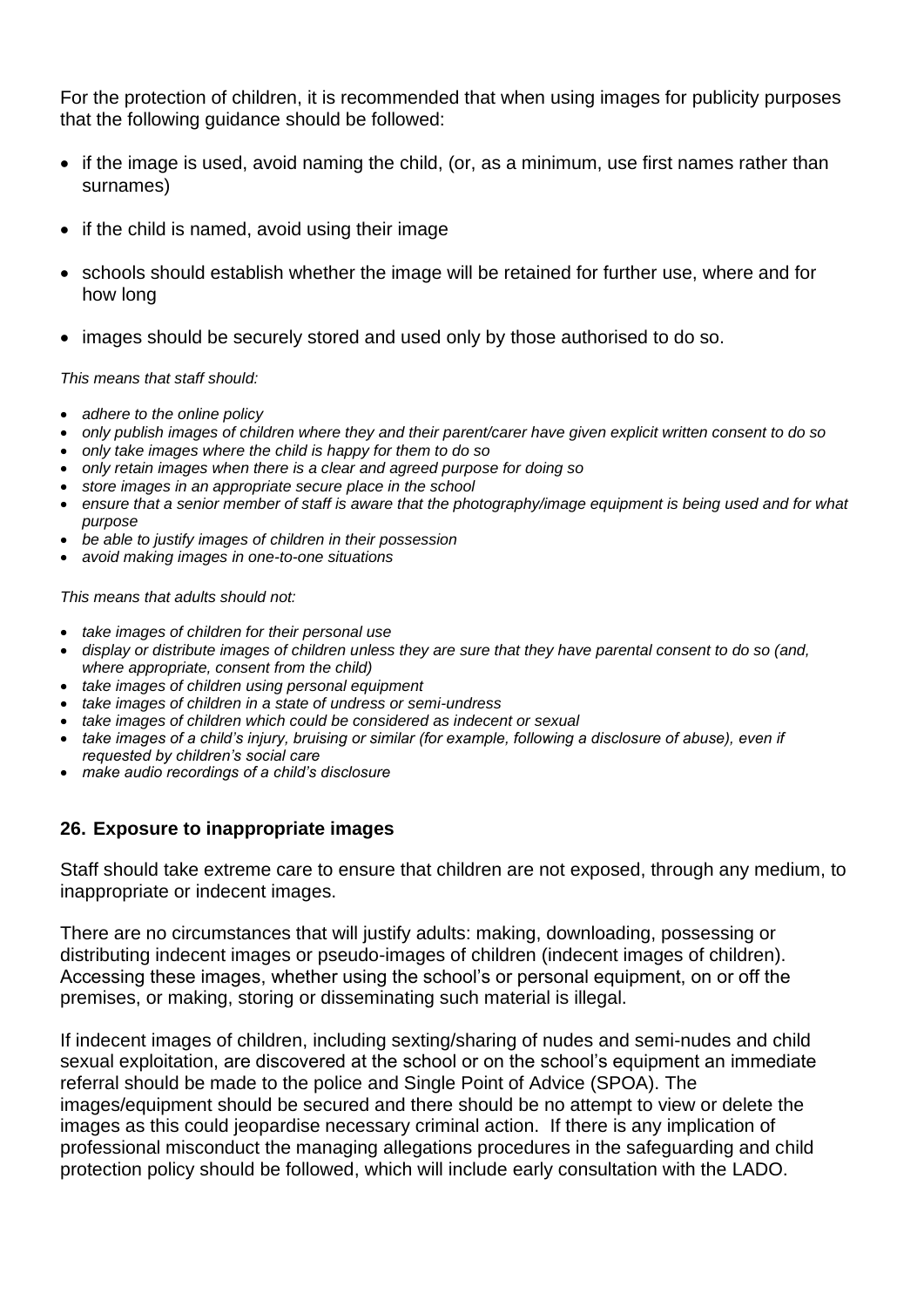Adults should not attempt to investigate the matter or evaluate the material themselves as this may lead to a contamination of evidence and the possibility that they will be at risk of prosecution themselves.

Under no circumstances should any adult use school equipment to access pornography. Personal equipment containing pornography or links to it should never be brought into or used in the workplace. This will raise serious concerns about the suitability of the adult to continue working with children.

Staff should keep their passwords confidential and not allow unauthorised access to equipment. In the event of any indecent images of children or unsuitable material being discovered on a device the equipment should not be tampered with in any way.

For further information please refer to UK Council for Child Internet Safety Sexting in Schools and Colleges: Responding to Incidents and Safeguarding Young People UK Council for Internet Safety (UKCIS), [Sharing](https://www.gov.uk/government/publications/sharing-nudes-and-semi-nudes-advice-for-education-settings-working-with-children-and-young-people) nudes and [semi-nudes:](https://www.gov.uk/government/publications/sharing-nudes-and-semi-nudes-advice-for-education-settings-working-with-children-and-young-people) advice for education settings working with children and young people

#### *This means that staff should:*

- *abide by the school's acceptable use and online safety policies*
- *ensure that children cannot be exposed to indecent or inappropriate images*
- *ensure that any films or material shown to children are age appropriate*

## **27. Personal living accommodation including on site provision**

Generally, staff should not invite any children into their living accommodation unless the reason to do so has been firmly established and agreed with their manager and the child's parents/carers.

It is not appropriate for staff to be expected or requested to use their private living space for any activity, play or learning. This includes seeing children for e.g. discussion of reports, academic reviews, tutorials, pastoral care or counselling. Managers should ensure that appropriate accommodation for such activities is found elsewhere in the school.

Under no circumstances should children be asked to assist adults with jobs or tasks, either for or without reward, at or in their private accommodation.

This guidance should also apply to all other persons living in or visiting the private accommodation.

#### *This means that staff should:*

- *be vigilant in maintaining their privacy, including when living in on-site accommodation*
- *be mindful of the need to avoid placing themselves in vulnerable situations*
- *refuse any request for their accommodation to be used as an additional resource for the school*
- *be mindful of the need to maintain appropriate personal and professional boundaries*
- *not ask children to undertake jobs or errands for their personal benefit*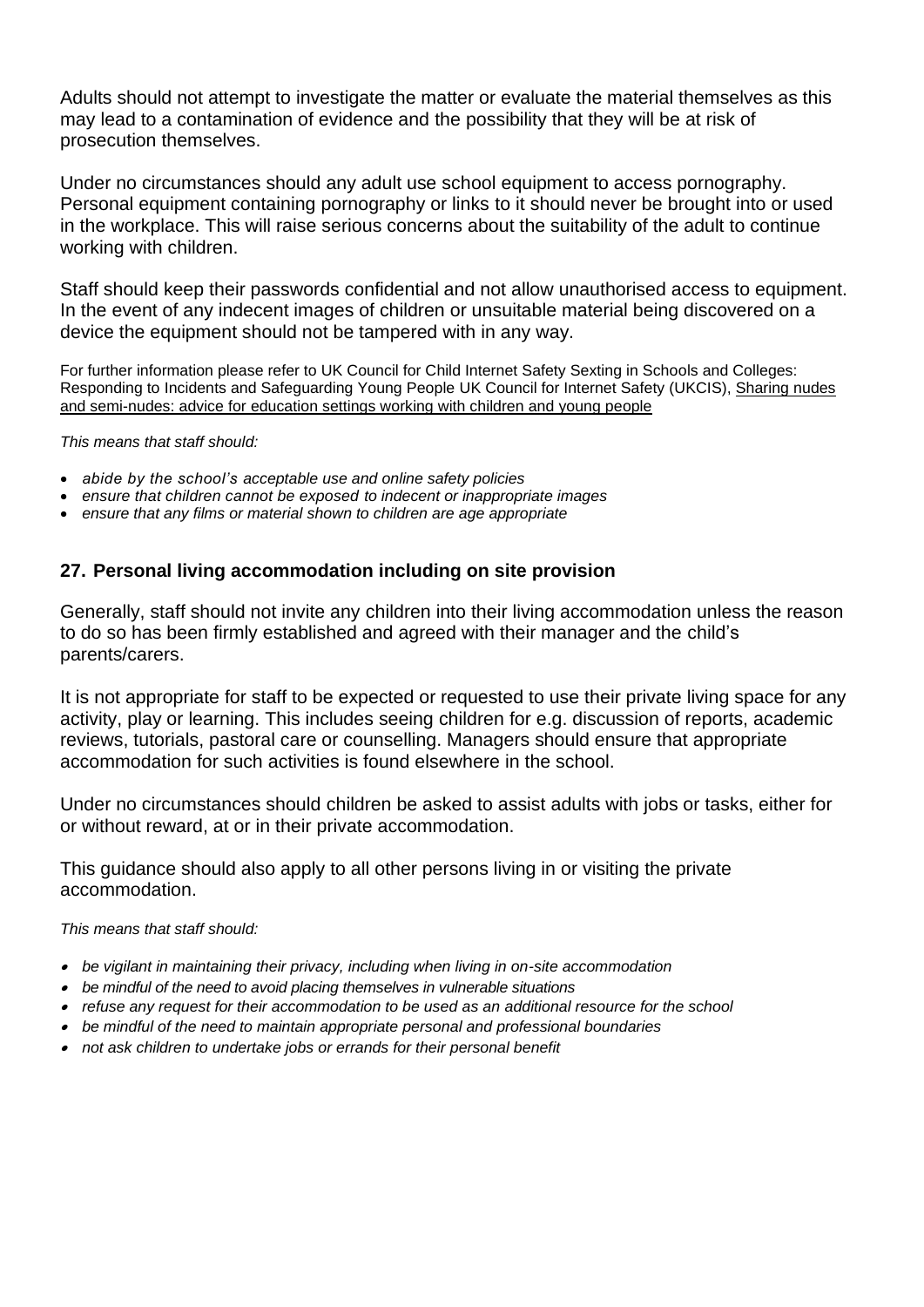## **28. Overnight supervision and examinations**

There are occasions during exam periods when timetables clash and arrangements need to be made to preserve the integrity of the examination process. In these circumstances, examination boards may allow candidates to take an examination the following morning, including Saturdays. The school should ensure that all arrangements reflects safeguarding and a duty of care towards the children and staff.

*Our school :*

• ensures that all arrangements reflect a duty of care towards children and staff

*Where staff do supervise candidates overnight:*

- *staff should have regard to any local and national guidance*
- *a full health and safety risk assessment should have been undertaken*

## **29. Curriculum**

Many areas of the curriculum can include or raise subject matter which is sexually explicit or of a political or sensitive nature. Care should be taken to ensure that resource materials cannot be misinterpreted and clearly relate to the learning outcomes identified by the lesson plan. This can be supported by developing ground rules with children to ensure sensitive topics can be discussed in a safe learning environment. This plan should highlight areas of risk and sensitivity, and care should especially be taken in those areas of the curriculum where usual boundaries or rules are less rigorously applied e.g. drama

The curriculum can sometimes include or lead to unplanned discussion about subject matter of a sexually explicit, political or otherwise sensitive nature. Responding to children's questions requires careful judgement and staff should take guidance in these circumstances from the designated safeguarding lead.

Care should be taken to comply with our policy on spiritual, moral, social, cultural (SMSC) which should promote fundamental British values and be rigorously reviewed to ensure it is lawful and consistently applied. Staff should also comply always with the policy for relationships and sex education (RSE). It should be noted that parents have the right to withdraw their children from all or part of any sex education provided but not from the National Curriculum for Science.

#### *This means that staff should:*

- *have clear written lesson plans*
- *take care when encouraging children to use self-expression, not to overstep personal and professional boundaries*
- *be able to justify all curriculum materials and relate these to clearly identifiable lessons plans*

*This means that adults should not:*

- *enter into or encourage inappropriate discussions which may offend or harm others*
- *undermine fundamental British values*
- *express any prejudicial views*
- *attempt to influence or impose their personal values, attitudes or beliefs on children*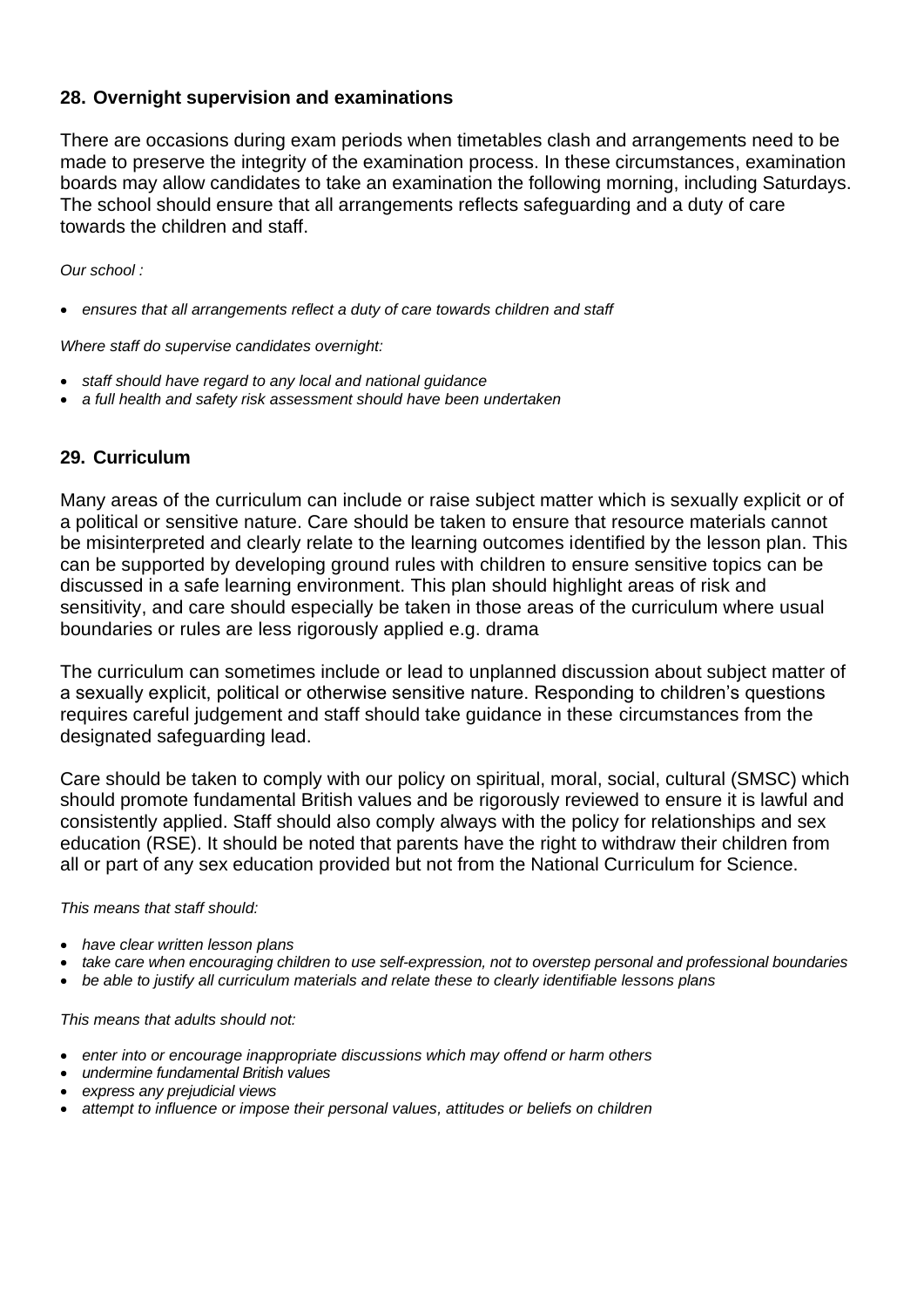## **30. Whistleblowing**

Whistleblowing is the mechanism by which staff can voice their concerns, made in good faith, without fear of repercussion. Our school has a clear and accessible whistleblowing section in the safeguarding and child protection policy. Staff who use whistle blowing procedures should have their employment rights protected.

Staff should recognise their individual responsibilities to bring matters of concern to the attention of senior management, the Advisory Governing Body and/or relevant external agencies and that to not do so may result in charges of serious neglect on their part where the welfare of children may be at risk.

*At our school we :*

- *ensures that there is a whistleblowing section in the safeguarding and child protection policy in place which is known to all*
- *has, as part of your safeguarding and child protection policy, clear procedures for dealing with allegations against persons working in or on behalf of the school*

*This means that staff should:*

- *report any behaviour by colleagues that raises concern*
- *report allegations against staff and volunteers to their Principals, manager, or registered provider, or advisory governing body or where they have concerns about the manager's response report these directly to the LADO*

## **31. Sharing concerns and recording incidents**

All staff should be aware of their establishment's safeguarding procedures, including the procedures for dealing with allegations against staff and volunteers.

In the event of an allegation being made, by any person, or incident being witnessed, the relevant information should be immediately recorded and reported to the Principals, senior manager or designated safeguarding lead as appropriate.

Members of staff should feel able to discuss with their line manager any difficulties or problems that may affect their relationship with or behaviour towards children, so that appropriate support can be provided and/or action can be taken.

In order to safeguard and protect children and colleagues, where staff have any concerns about someone who works with children, they should immediately report this to the Principals, proprietor or senior manager in line with the school's procedures.

Proprietors with the assistance of the Advisory Governing Body should ensure there are procedures in place to manage allegations against staff (including supply staff and volunteers and contractors). Concerns and allegations that may meet the harms test will be addressed as set out in Section One-Part Four of *Keeping Children Safe in Education 2021.* Where a teacher's employer, including an agency, dismisses or ceases to use the services of a teacher because of serious misconduct, or might have dismissed them or ceased to use their services had they not left first, they **must** consider whether to refer the case to the Secretary of State (via the Teaching Regulation Agency).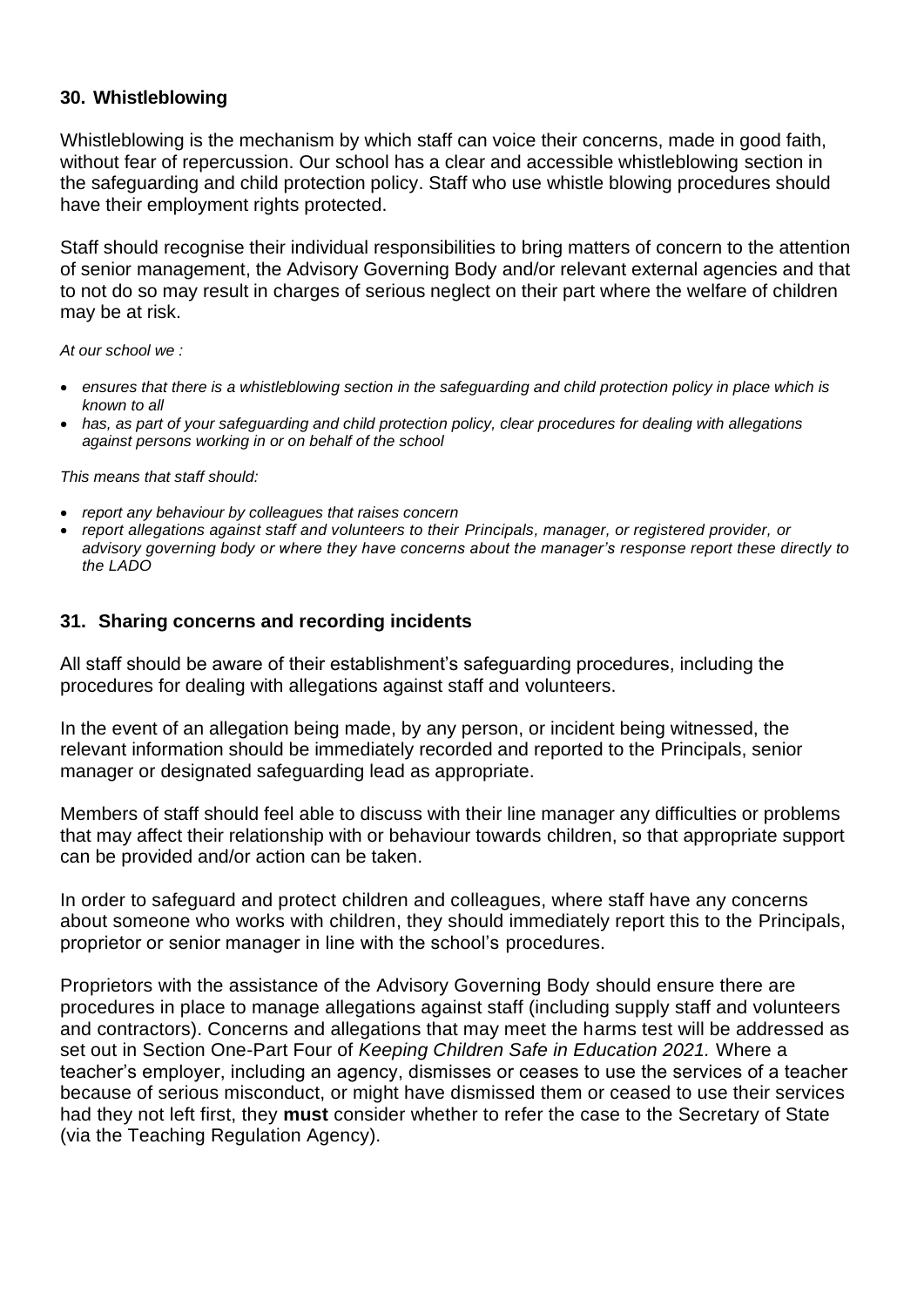'Lower level' concerns and allegations that do not meet the harms test should be addressed as part of the whole school approach to safeguarding, to promote an open and transparent culture in which all concerns about adults working in or on behalf of the school (including supply teachers, volunteers and contractors) are dealt with promptly and appropriately. Concerns may arise in several ways and from various sources. These could include: suspicion; complaint; disclosure made by a child, parent, or other adult within or outside of the organisation; a result of vetting checks undertaken. Creating a culture in which **all** concerns about adults are shared responsibly with the Principals, recorded and dealt with appropriately, is critical.

The term 'low-level' concern does not mean that it is insignificant, it means that the behaviour towards a child does not meet the threshold expected by the school. A low-level concern is any concern-no matter how small, and even if no more than causing a sense of unease or a 'nagging doubt'-that an adult working in or on behalf of the school may have acted in a way that: is inconsistent with the Staff Code of Conduct, including inappropriate conduct outside of work; does not meet the allegations threshold or is otherwise not considered serious enough to consider a referral to the LADO. Such behaviour can exist on a wide spectrum, from the inadvertent or thoughtless, or behaviour that may look to be inappropriate, but might not be in specific circumstances, through to that which is ultimately intended to enable abuse. Our school will seek to address unprofessional behaviour and support the individual to correct it at an early stage. We will provide a responsive, sensitive, and proportionate handling of such concerns when they are raised to identify any weakness in the school's safeguarding system.

Where a low-level concern relates to a person employed by a supply agency or a contractor to work in the school, that concern should be shared with the Principals and designated safeguarding lead (or deputy), and recorded in accordance with this policy. Their employer will be notified about the concern, so that any potential patterns of inappropriate behaviour can be identified.

#### *This means that staff should:*

- *be familiar with their school's arrangements for reporting and recording concerns and allegations*
- *share responsibly, and with the designated safeguarding lead, 'low-level' concerns so that they are recorded and dealt with appropriately and effectively*
- *self-refer where, for example, they have found themselves in a situation which could be misinterpreted, might appear compromising to others, and/or on reflection they believe they have behaved in such a way that they consider falls below the expected professional standards*
- *know how to contact the LADO/Ofsted/regulatory body directly if required*
- *take responsibility for recording any incident, and passing on that information where they have concerns about any matter pertaining to the welfare of an individual in the school*
- *take responsibility for sharing any incident relating to a person employed by a supply agency or a contractor with the designated safeguarding lead*

#### *This means our school:*

- *ensures that there is an effective, confidential system for recording and managing concerns raised by any individual regarding adults' conduct and any allegations against staff and volunteers*
- *defines 'low-level' concerns and expects staff to respond to them*